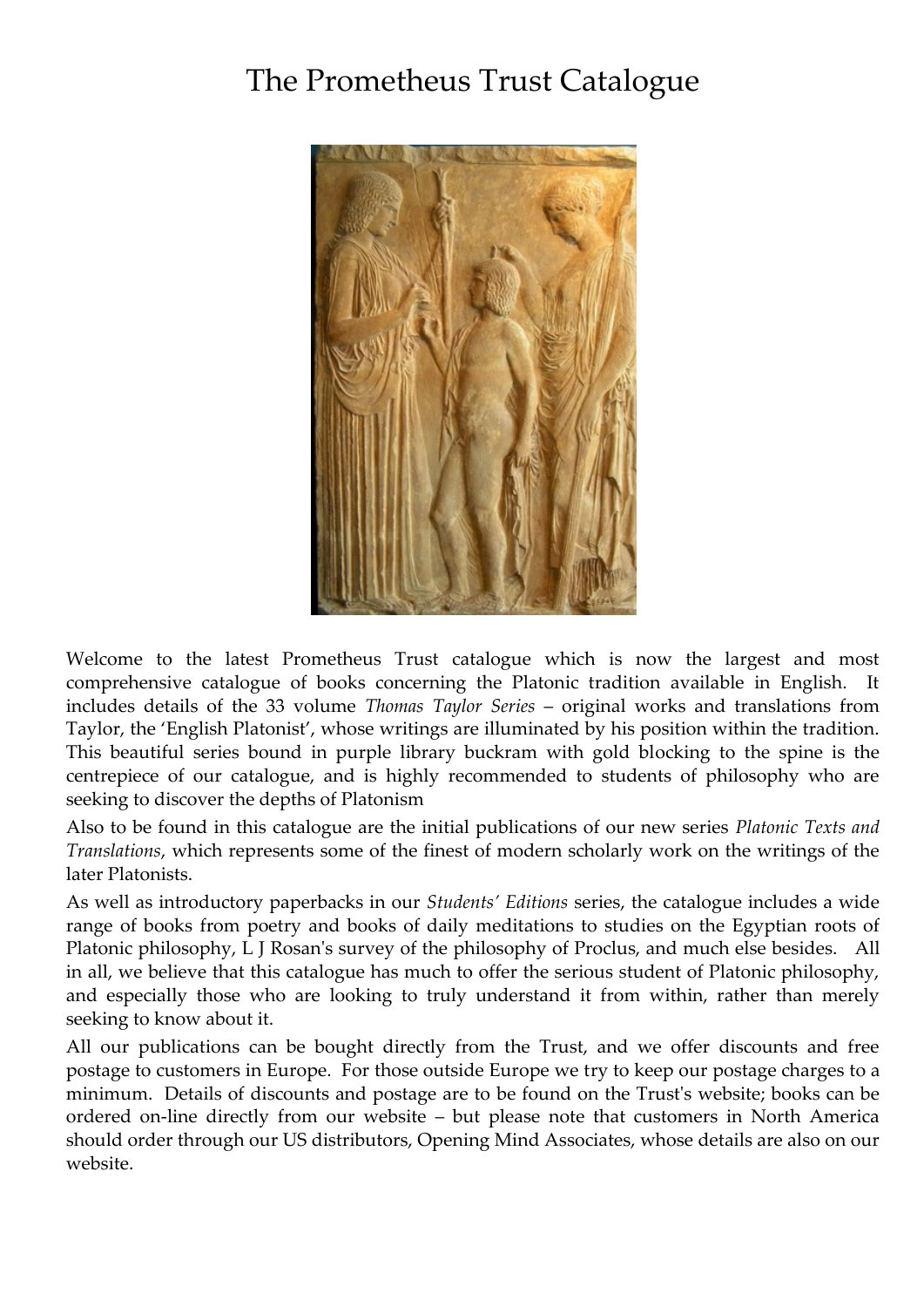# The Thomas Taylor Series

*Hardback books sewn in Library Buckram, being a complete and uniform publication of all the philosophical writings and translations of Thomas Taylor. Presented in a modern typeface and with extensive standard pagination and references added by the Trust.*

# *Vol. I Proclus' Elements of Theology*

## **143pp ISBN 978-1898910-008 £16**

This is one of the great books of the Platonic Tradition. Its scope is the whole sphere of `Authentic Reality' which Plato recommends to all who aspire to wisdom, and which Plotinus outlines in his Enneads. It takes as its starting point The One - the highest and most abstract idea that the human mind can affirm, - and follows dialectically the unfolding of this through division, analysis, demonstration, and definition. It shows how The One is perfectly manifest in the Gods, and then how it `descends' while at the same time remaining exempt, at each succeeding level of intellect, soul, and body. A work of unequalled dialectic. (**Also available in paperback, ISBN 978-1898910-619, price £9)**

## *Vol. II Select Works of Porphyry*

## **248pp ISBN 978-1898910-015 £20**

Contains three works: *Abstinence from Animal Foods*; in which aspiring philosophers are shown how to apply philosophical ideas and concepts in a practical way in their daily lives. A learned and wide ranging individual, Porphyry presents us with an insight into many cultural traditions which had their expressions in the Classical world. *Auxiliaries to the Perception of Intelligible Natures*; clearly reveals his position in the succession of later Platonists: he stands between Plotinus (whose Enneads he collected and arranged), and Proclus. The careful way in which this work explores its subject is perfected in Proclus' Elements of Theology. In *Concerning Homer's Cave of the Nymphs*, the third work in this volume, Porphyry unfolds the allegories hidden in a small section of the Odyssey: a beautiful blend of myth and philosophy. Taylor's *Allegory on the Wanderings and Trials of Ulysses* is written in the same spirit, and completes this volume.

#### *Vol. III Collected Writings of Plotinus* **490pp ISBN 978-1898910-022 £22**

Reprints, for the first time, all the known translations of the Enneads by Thomas Taylor. Originally published in five separate books, the Prometheus Trust makes them all available together in one volume. Plotinus stands as the great reviver of Platonism as a living philosophy, and a true basis for real mystical development. From his inspiration and work arose a line of profound thinkers, whose works remain a high-water mark in the religious and philosophical achievements of humanity. This new edition comprises 27 treatises on such subjects as, - The Good, The Immortality of the Soul, Providence, Dialectic, Virtue, Felicity, Eternity and Time, The Nature and Origin of Evil, Matter, and Intellect. Included are Taylor's lengthy introductions and notes, an invaluable aid to the student of Plotinian writings.

## *Vol. IV Collected Writings on the Gods and the World.* **272pp ISBN 978-1898910-039 £20**

This presents several texts dealing with the philosophic view of The Gods and their providential relationship with manifestation. It includes: *Sallust, On The Gods and the World*; *The Pythagoric Sentences of Demophilus*; *Taurus, On the Eternity of the World*; *The Thema Mundi of Julius Firmicus Maternus*; *The Emperor Julian's Oration to the Mother of the Gods*; and *To the Sovereign Sun*; *Synesius' On Providence*; Proclus' *Theorems On the Perpetuity of the World*; and two essays by Taylor, *On the Mythology of the Greeks*; and *On the Theology of the Greeks*. An indispensable and accessible introduction to Greek theology.

# *Vol. V Hymns and Initiations*

## **340pp ISBN 978-1898910-046 £20**

Reprints the 1824 second edition of Taylor's *Mystical Hymns of Orpheus*, of 87 hymns together with a dissertation on the life and theology of Orpheus, and extensive additional notes replete with the translator's insights into the Orders of The Gods. The essay which accompanied the 1787 first edition, and which is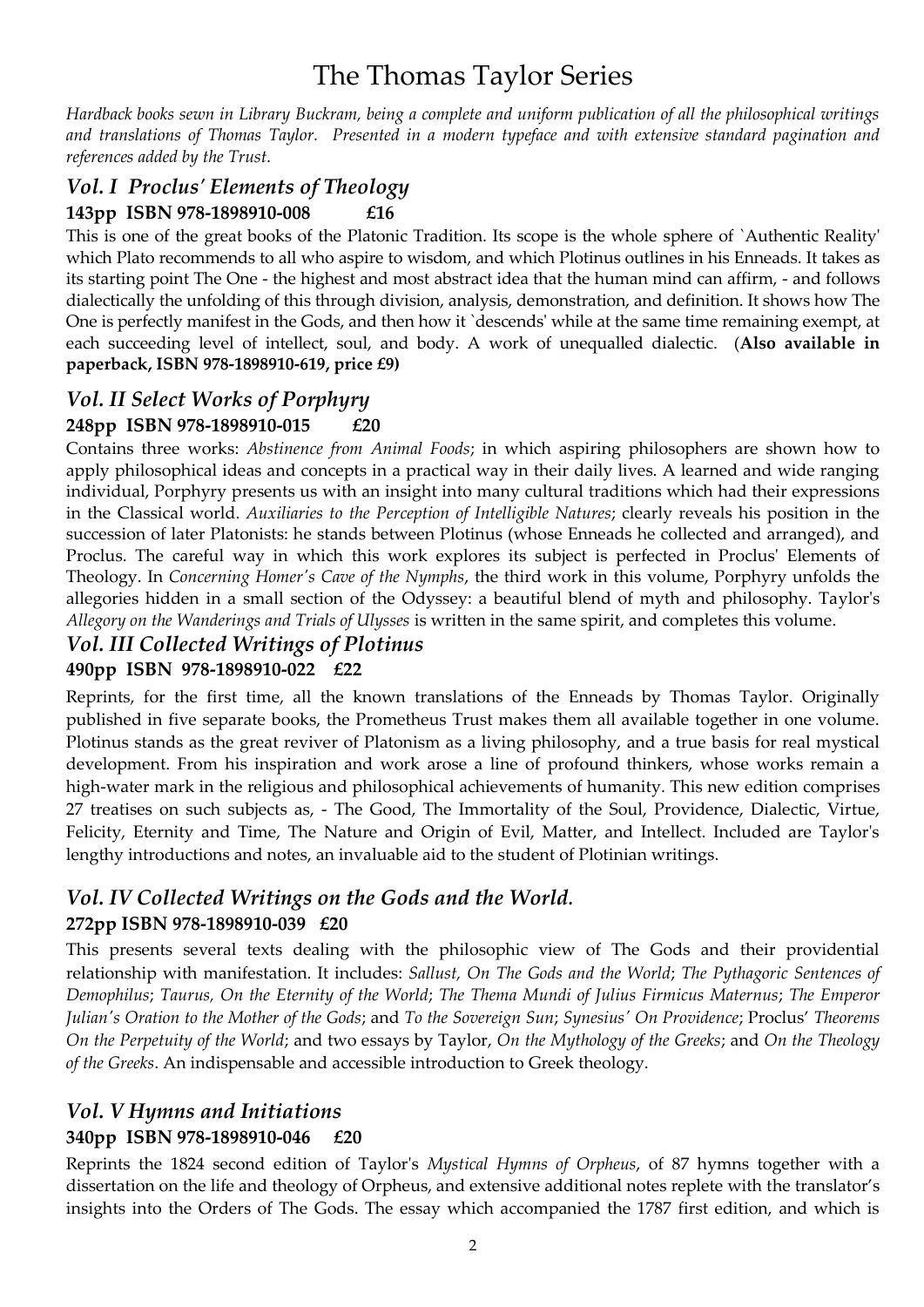substantially different from that of the 2nd edition, is added here. Also included: Six hymns of Proclus; Boethius' `Hymn to Jove'; Emperor Julian's `To the Mother of The Gods'; Eighteen hymns by Thomas Taylor; and a simplified initial guide to the Greek Theogony by the editors. This is our second edition of this work, which now includes a set of seven hymns by Thomas Taylor previously only published in a 1930s magazine.

## *Vol. VI The Dissertations of Maximus Tyrius* **330pp ISBN 978-1898910-053 £21**

This is the first reprint of Taylor's original translation produced in two volumes in 1804; but published here as one volume. Maximus Tyrius was a leading `Middle-Platonist', who lived and worked in a period prior to that of the great Plotinus. His 41 dissertations, supplemented with Taylor's additional notes, deal with some profound philosophical and moral problems in a simple, but delightful and approachable manner. *The Triumph of the Wise Man over Fortune,* an essay by Taylor, is also included in this volume as an appendix.

# *Vol. VII Oracles and Mysteries* **260pp ISBN 978-1898910-060 £21**

This volume includes:- *The Chaldean Oracles* compiled by Taylor from various texts & textual references; *The Eleusinian and Bacchic Mysteries*; *The History of the Restoration of the Platonic Theology*; and Hermeas' *Platonic Demonstration of the Immortality of the Soul,* from his scholia on the *Phaedrus.*

# *Vol. VIII Proclus' Theology of Plato.* **730pp ISBN 978-1898910-077 £30**

This volume retains all of Taylor's introduction, notes, and his reconstruction of the lost seventh book. It is an essentially religious work *–* a near perfect attempt to express in a manner accessible to the reasoning mind, the universal order in, of, and around, all things. As such, Proclus' masterpiece is pan-cosmic in its scope, illuminating for us the principles which produce, vivify, and perfect the whole of Being, Life, Intellect, Soul, Nature, and Body, while suspending all these from one exempt and superessential Unity, called The ONE and The GOOD, which all things abide in, proceed from, and return to. It has been called one of the great scriptures of the world. Although the sublime genius of Proclus can be seen at its best in this `magnum opus', Taylor's translation is, unbelievably, still the only one available. This is the first full republication of his original two-volume work, published by us in one volume: it now includes standard pagination and line numbering.

## *Vol. IX Works of Plato Vol. I* **600pp ISBN 978-1898910-084 £30**

Comprises:- Taylor's General Introduction and Glossary of Greek Terms; Olympiodorus' Life of Plato; *First Alcibiades* complete with almost all of Proclus' *Commentary on the First Alcibiades* as endnotes. *The Republic,* and a substantial amount of Proclus' *Commentary on The Republic* as endnotes. Two of Taylor's articles written after the publication of this volume, relevant to the above dialogues are also included.

## *Vol. X Works of Plato Vol. II* **600pp ISBN 978-1898910-091 £30**

*The Laws,* to which Taylor has added an account of the Festivals of the Ancients, taken from *The Descriptions of Libanius. Epinomis; The Timaeus,* to which Taylor added many excerpts from Proclus' *Commentaries on the Timaeus,* as additional notes; and *The Critias.*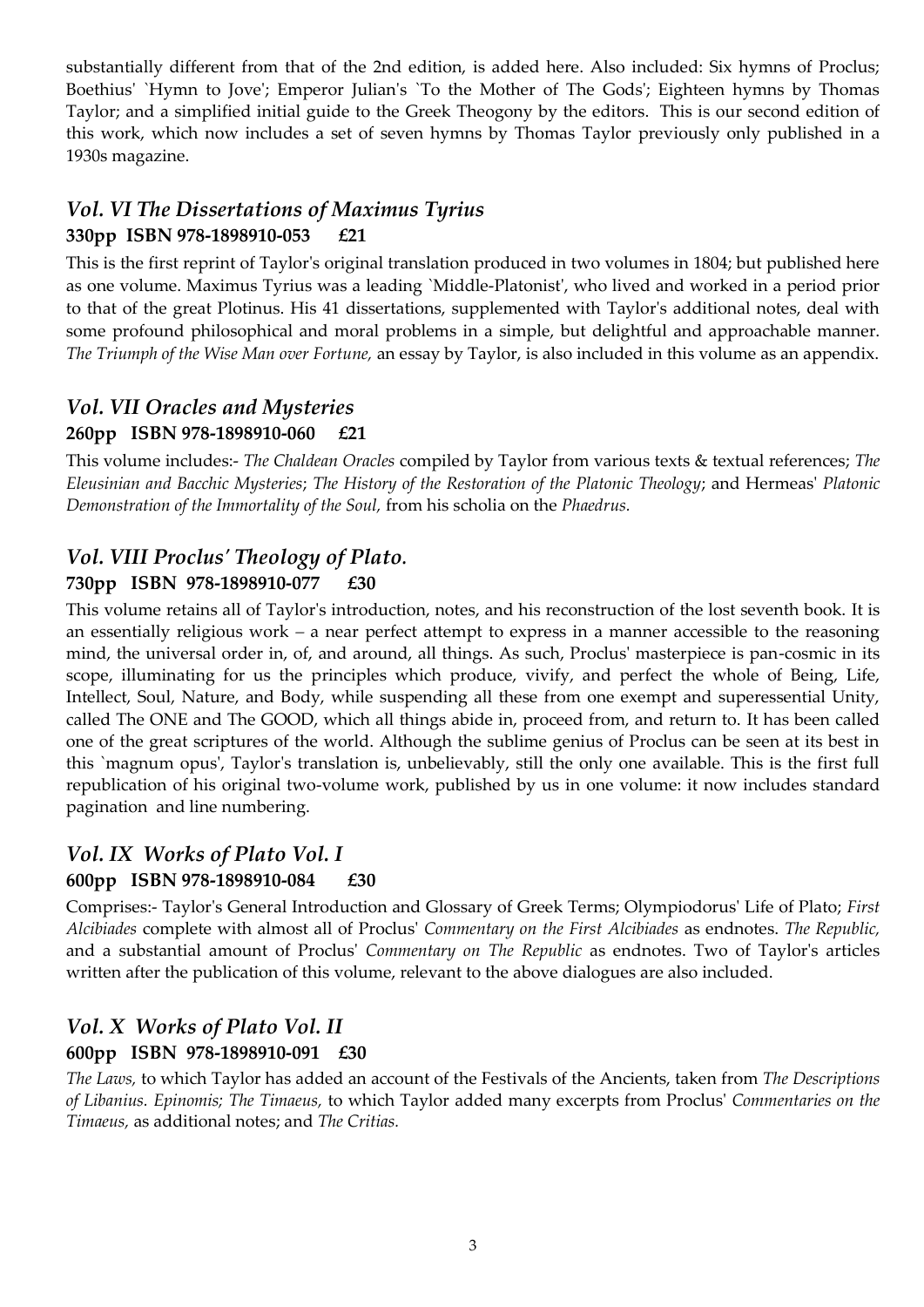# *Vol. XI Works of Plato Vol. III* **607pp ISBN 978-1898910-107 £30**

*The Parmenides,* complete with most of Proclus' *Commentaries on the Parmenides* as additional notes; T*he Sophista; The Phaedrus,* with a considerable portion of *The Scholia of Hermias on the Phaedrus* as additional notes. *The Greater Hippias; The Banquet (Symposium).* Included are two articles by Taylor relevant to these dialogues.

## *Vol. XII Works of Plato Vol. IV* **582pp ISBN 978-1898910-114 £30**

*The Theaetetus*; *The Politicus*, additional notes by Taylor from *Proclus' Theology of Plato* Lib. V; *The Minos; The Apology of Socrates; The Crito; The Phaedo,* with extensive additional notes from Olympiodorus' *Commentary on the Phaedo,* and Damascius *Commentary on the Phaedo; The Gorgias,* with an Introduction and additional notes taken from *The Scholia of Olympiodorus on the Gorgias; The Philebus,* with notes and additional notes from Olympiodorus; *The Second Alcibiades.*

# *Vol. XIII Works of Plato Vol. V* **696pp ISBN 978-1898910-121 £30**

*The Euthyphro; The Meno,* with Sydenham's original diagrams and additional notes; *The Protagoras (Sophist); The Theages; The Laches; The Lysis; The Charmides; The Lesser Hippias,* with extensive additional notes; *The Euthydemus; The Hipparchus; The Rivals,* with extensive additional notes by Sydenham; *The Menexenus,* with additional notes; *The Clitopho; The Io,* with extensive additional notes by Sydenham and Taylor; *The Cratylus,* with extensive notes from Taylor, Proclus, and Julian; Proclus' *Scholia on the Cratylus,* (practically the whole); *The Epistles* of Plato. Included is an article by Taylor and an Index to the notes contained in the Works of Plato.

# *Vol. XIV Apuleius' Golden Ass and other Philosophical Writings* **350pp ISBN 978-1898910-138 £18**

*The Metamorphosis,* or *Golden Ass* of Apuleius; *On The God of Socrates;* and, *On the Philosophy of Plato.* This last consists of three books, on Cosmology, Ethics, and Logic (the `Peri Hermenaius'). Also included is Taylor's poetical paraphrase of the speech of Diotima in Plato's *Banquet.*

# *Vols. XV & XVI Proclus' Commentary on the Timaeus of Plato* **ISBNs 978-1898910-145 & 978-1898910-152 £26 each**

With pagination added from Diehls Basil edition, with Taylor's extensive footnotes and references, together with over 1500 extra references added by the Prometheus Trust. A subject index is also included. In two volumes, each being 544pp

#### **Also available in paperback, ISBNs 978-1898910-756 (volume I) and 978-1898910-763 (volume II) - price £18 each.**

# *Vol. XVII Iamblichus On the Mysteries and Life of Pythagoras* **450pp ISBN 978-1898910-169 £23**

With pagination added from Pathay/des Place and many extra cross-references, this edition of On the Mysteries will be of interest to all those who value the ancients' wisdom of theurgy, divination and true worship. Iamblichus' Life of Pythagoras is included in this volume together with over 40 fragments from the writings of the Pythagoreans of antiquity.

#### **Also available in paperback, ISBN 978-1898910-770, price £17**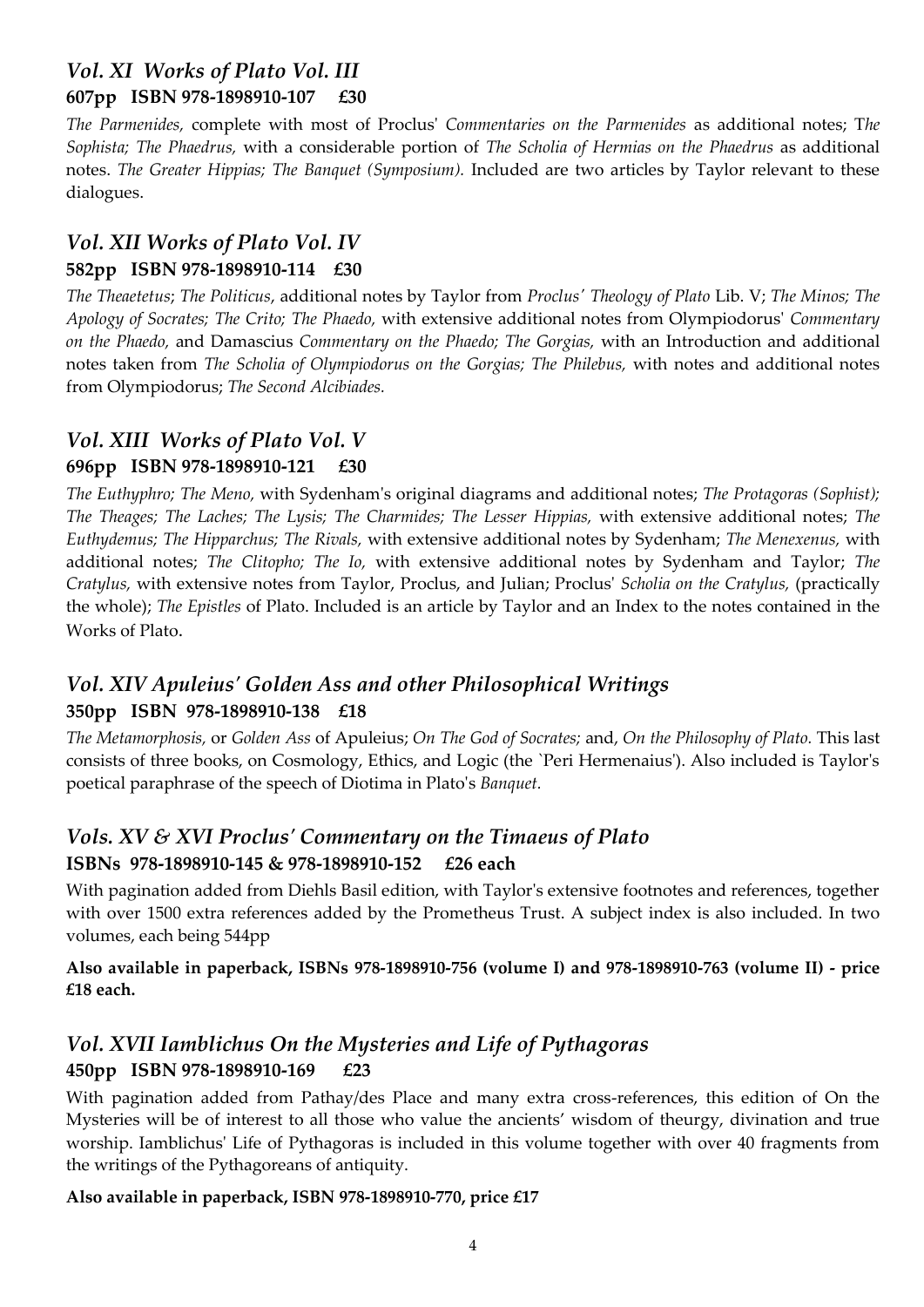### *Vol. XVIII Essays and Fragments of Proclus* **280pp ISBN 978-1898910-176 £22**

Containing the following:- *On Providence, Fate, and That Which is in our Power; Ten Doubts Concerning Providence, and Their Solution; On the Subsistence of Evil,* (by `subsistence' Taylor means `substantial reality'); Remaining *Fragments of Lost Works of Proclus.* All of which have the relevant pagination and extensive footnote references added. Marinus' *Life of Proclus.* Also added are seven recently discovered hymns and prayers of Thomas Taylor.

# *Vol. XIX The Works of Aristotle I (The Physics)*

# **610pp ISBN 978-1898910-183 £27**

The first of ten volumes of Aristotle, this volume contains his *Physics* and over 400 pages from Simplicius' Commentary. These extracts from the Commentary give a unique insight into the Platonic understanding of Aristotle; many passages of the Commentary are unavailable in translation.

# *Vol. XX The Works of Aristotle II (The Organon)*

## **704pp ISBN 978-1898910-190 £27**

This volume comprises all the logical treatises of Aristotle - *The Categores, On Interpretation, The Prior Analytics, The Posterior Analytics, The Topics*, and the *Sophistical Elenchi;* Taylor adds much commentary from Porphyry, Simplicius and Ammonius.

## *Vol. XXI The Works of Aristotle III (The Magna Moralia, etc)* **400pp ISBN 978-1898910-206 £27**

This volume contains the *Great Ethics* (or *Magna Moralia*) together with the *Eudemian Ethics*, the *Politics* and the *Economics.*

# *Vol. XXII The Works of Aristotle IV (The Rhetorics)*

#### **450pp ISBN 978-1898910-213 £27**

This volume contains the *Rhetorics*, the *Nichomachean Ethics* and the *Poetics*.

## *Vol. XXIII The Works of Aristotle V (The Metaphysics, etc)* **600pp ISBN 978-1898910-220 £27**

This volume contains the *Metaphysics* together with extensive commentaries from both Alexander of Aphrodisiensis and Syrianus; the *Mechanical Problems; On the World; Against the Dogmas of Xenophanes, Zeno and Gorgias; On Virtues and Vices;* and the extant fragments *On Audibles*.

# *Vol. XXIV The Works of Aristotle VI (De Anima, etc)* **450pp ISBN 978-1898910-237 £27**

This volume contains the *On the Soul* with much of the commentary of Simplicius; *Sense and Sensibles, Memory and Reminiscence; Sleep and Wakefulness; On Dreams; On Divination by Sleep; On the Common Motion of Animals; On the Generation of Animals; On the Length and Shortness of Life; On Youth and Old Age; On Life and Death; On Respiration*.

# *Vol. XXV The Works of Aristotle VII (On the Heavens)*

## **570pp ISBN 978-1898910-244 £27**

This volume contains *On the Heavens* with most of the Commentary of Simplicius (some of which is not available in any other English translation), *On Generation & Corruption; On Meteors,* including the Commentary of Olympiodorus.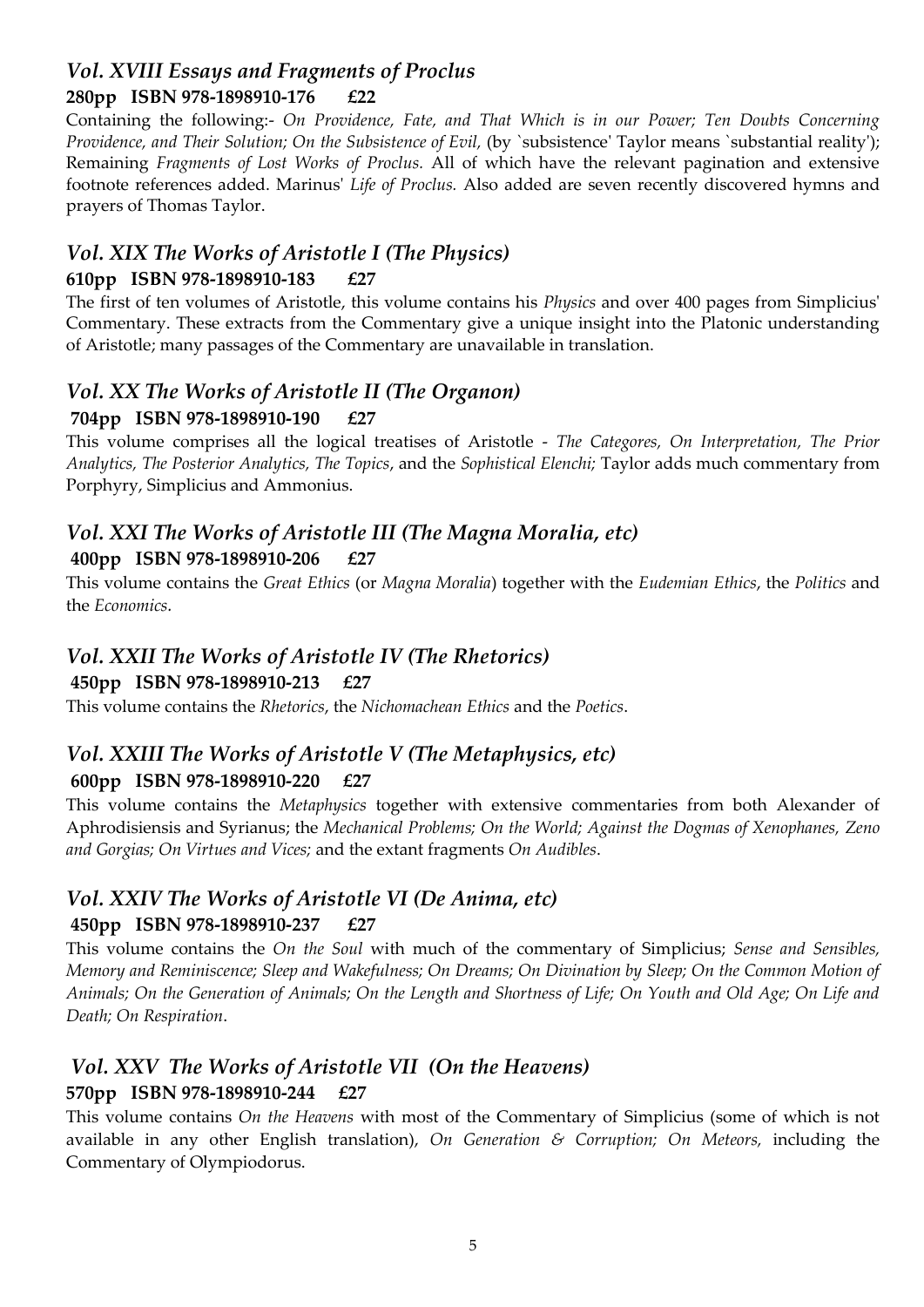## *Vol. XXVI The Works of Aristotle VIII (The History of Animals)* **350pp ISBN 978-1898910-251 £27**

This volume contains *The History of Animals* and the *Treatise on Physiognomy*.

## *Vol. XXVII The Works of Aristotle IX (The Parts of Animals, etc)* **570pp ISBN 978-1898910-268 £27**

This volume contains *The Parts of Animals, The Progressive Motion of Animals, The Problems, On Indivisible Lines.* It also includes Taylor's treatise *On the True Elements of the Arithmetic of Infinites.*

## *Vol. XXVIII A Dissertation on the Philosophy of Aristotle* **350pp ISBN 978-1898910-275 £27**

A dissertation in four books: in the first two, Taylor summarises the important dogmas of Aristotle, showing how their significance is deliberately obscured by Aristotle, and how Aristotle's writings are not, as commonly supposed, in opposition to Platonic teachings. Such a viewpoint of the relation between the writings of Plato and those of Aristotle is fundamental to the philosophers of the late Athenian Academy. In the third book Taylor examines the transmission of this philosophy since the closure of the Academies and shows how it had been misunderstood and corrupted. In the last book, Taylor shows how his contemporaries were failing to comprehend the principles outlined by Aristotle, and ignoring metaphysical ideas in their rush towards a mechanistic substitute.

### *Vol. XXIX Proclus' Commentary on the First Book of Euclid's Elements 420* **pp ISBN 978-1898910-282 £27**

Proclus' highly mystical commentary on Euclid's *Elements*. To this Taylor adds a wide-ranging Dissertation (of around 100 pages in length) on Ideas, Syllogism, Soul and the True End of Geometry.

# *Vol. XXX The Theoretic Arithmetic of the Pythagoreans* **420 pp ISBN 978-1898910-299 £27**

Included in this volume is *Theoretic Arithmetic of the Pythagoreans* - a summary of the philosophic and mystical properties of number and mathematical operations; the *Medicina Mentis* ('a specimen of theological arithmetic'); and Taylor's three dissertations on *Infinites*, on *Nullities*, and on a *New System of Arithmetic Notation*).

# *Vols. XXXI & XXXII Pausanias' Guide to Greece* **ISBNs 978-1898910-305 and 978-1898910-302 £27 each**

Pausanias' invaluable guide to the history, myths and legends of Greece to which Taylor adds many notes concerning the philosophical and theological background to Pausanias' description. Indexed. In two volumes, each being 400pp.

## *Vol. XXXIII Against the Christians and Other Writings.* **270pp ISBN 978-1898910-329 £20**

Includes Taylor's original volume *The Arguments of the Emperor Julian Against the Christians*; *Arguments of Celsus, Porphyry and Julian Against the Christians;* the *Rights of Brutes; Answer to the Supplement of Dr Gillies*; *On Critics;* all the writings in his two works *Miscellanies in Prose and Verse*, and *Collectanea* which have not been included earlier in the Series, and all his writings in the *Classical Journal* which have not been used

earlier in the Series.

# The Complete Thomas Taylor Series

The Thomas Taylor Series can be bought as a complete set: at present we are offering this at £650 post free in the UK. For delivery costs outside the UK please contact the sales department.

ISBN 9781898910336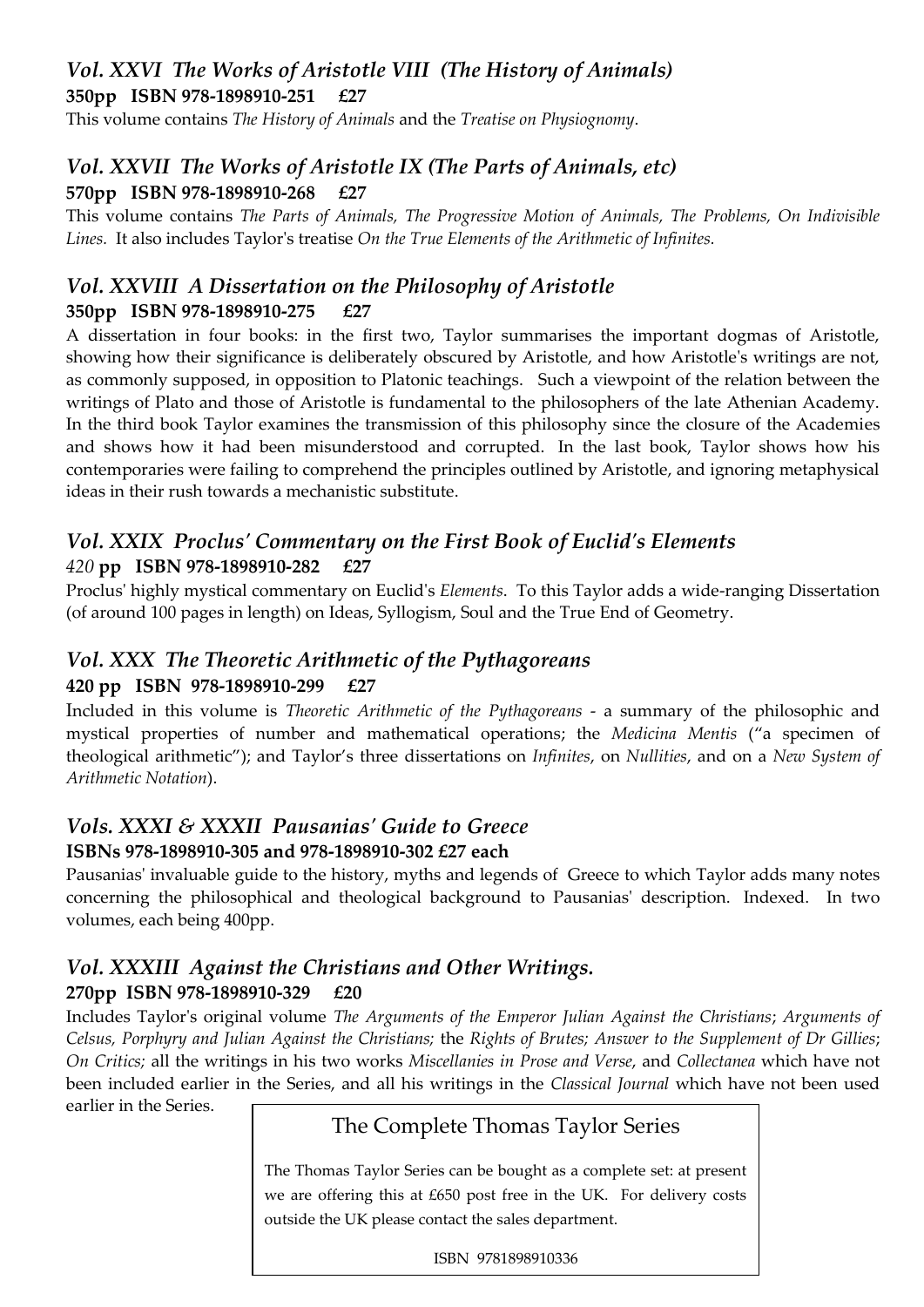# **Platonic Texts and Translations Series**

*The Prometheus Trust is publishing a series of books which present the work of leading modern scholars of the Platonic tradition: all volumes have parallel Greek text and English translation. Most of these volumes are revised editions of books which were first published in the second half of the twentieth century. The series is hardback bound in library buckram.*

**Iamblichus**, **The Platonic Commentaries** (Iamblichi Chalcidensis, In Platonis Dialogos Commentariorum Fragmenta)

## John M Dillon

The first volume of the Platonic Texts and Translations Series, this is a new edition of Professor Dillon's 1972 collection and translation of the fragments of Iamblichus' Commentaries on the Platonic Dialogues - it benefits from the translator's amendments to his original edition gathered over the ensuing thirty-seven years of scholarly work. With extensive commentary by the translator.

This perhaps more than any other English language publication shows how much Iamblichus deserves to be seen in the light of what might be called mainstream late Platonic philosophy, rather than a merely a "theurgic specialist."

#### **450pp Hardback ISBN 978-1898910-459 £26.00**

## **Damascius Lectures on the Philebus**

### L G Westerink

This invaluable commentary includes Damascius' exploration of the principles of the Bound and the Infinite, the relation of goodness to pleasure, and a section on Truth, Beauty and Proportion.

#### **176pp Hardback ISBN 978-1898910-480 £20**

# **The Greek Commentaries on Plato's Phaedo: Volume 1 – Olympiodorus**

## L G Westerink

Olympiodorus' *Commentary on the Phaedo* is actually a set of lecture notes taken, it is assumed, from Olympiodorus' work in the Alexandrian Academy in the last years of that institution. It covers the relation of the soul – especially that of the philosopher – to life and death, as well as dealing with the first three of the five arguments for immortality outlined in the dialogue. Westerink's text, translation and notes are exemplary.

#### **208pp Hardback ISBN 978-1898910-466 £22.00**

# **Volume 2 – Damascius**

Damascius' *Commentary on the Phaedo* is in fact two sets of notes which cover a large part of the dialogue. In these, Damascius builds upon the (now lost) Commentary of Proclus, using the traditional late Platonic approach of dialectic, mythological interpretation and initiatory insights. Damascius was the last head of the Platonic Academy in Athens: Westerink's scholarly work represents one of the most extensive writings of Damascius to be translated into English.

#### **416pp Hardback ISBN 978-1898910-473 £26.00**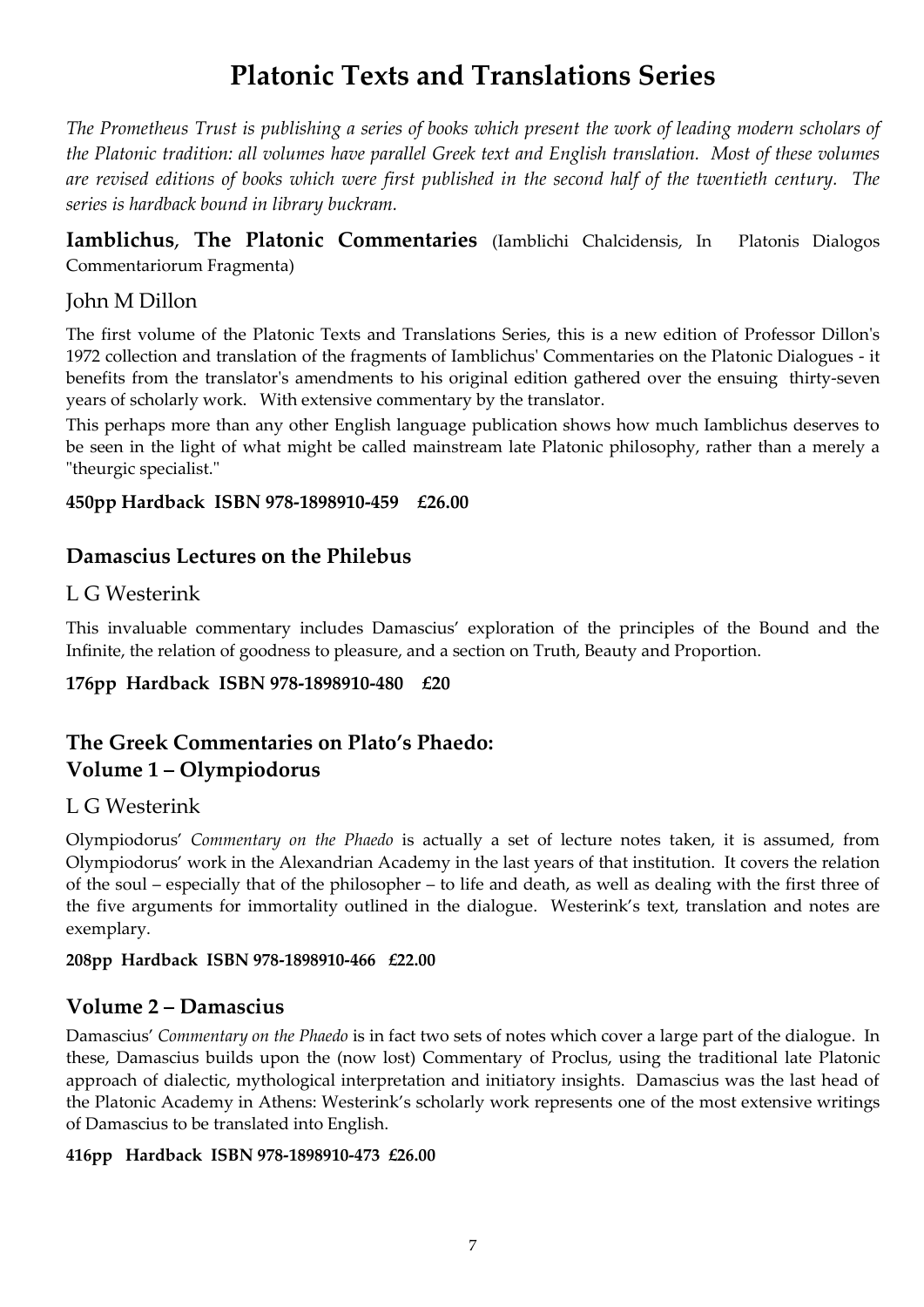## **Anonymous Prolegomena to Platonic Philosophy**

#### L G Westerink

A fascinating work from the Alexandrian School's late period, clearly designed as an introductory overview suitable for newcomers to the late Platonic schools. The areas covered include - the life of Plato and his motives for writing, the characteristics of Platonic philosophy, and the dialogues - their elements, titles, divisions, methods of presentation, rules for establishing their central theme, and their order of study.

#### **128pp Hardback ISBN 978-1898910-510 £18.00**

# **Proclus' Commentary on the First Alcibiades**

### Text: L G Westerink, translation: William O'Neill

This edition is the first publication of a parallel text and translation of Proclus' extensive and profound Commentary: the text is the Westerink 1962 edition, and the translation is that of O'Neill (published in1965).

The late Platonists considered the First Alcibiades as the best starting point for the new student of philosophy because its primary theme is an exploration of the Delphic exhortation, 'know thyself' - and since all human knowledge is shaped by our particular nature, unless we understand the nature of our self all further knowledge is dubious. This Commentary is an extensive summary of this theme, and its most important implications; it draws not only on the text but also upon the Chaldean Oracles, Orphic mythology, and the writings of Proclus' predecessors in the late Platonic tradition.

#### **516pp Hardback ISBN 978-1898910-497 £27.00**

## **The Fragments of Numenius of Apamea**

### Robert Petty

Numenius of Apamea was, according to John Dillon, the 'most fascinating figure in second-century philosophy' and an important forerunner of what is commonly known as neoplatonism - so much so that at one point Plotinus was accused of merely appropriating Numenius' ideas. Unfortunately none of his works survive intact, so his full influence upon the development of Platonism must remain largely a matter of conjecture. Here, for the first time in a scholarly English edition are the extant fragements of Numenius presented with a detailed commentary. The text followed here is that established by Des Places in his Budé edition. The translation includes all fragments, but the commentary deals only with those fragments which are directly related to Numenius' own philosophy.

#### **256pp Hardback ISBN 978-1898910-527 £25.00**

# **The Chaldean Oracles**

## Ruth Majercik

The Chaldean Oracles hold a unique place in the history of the Platonic tradition – framed in hexameter verses they were promulgated as inspired and theurgic revelations which blended orthodox Platonic philosophy and Greek theology with a distinctly Oriental influences. As such they have been viewed in very different ways by writers of the modern era: to some they are a major source of corruption to the "pure" rationalism of the Platonic inheritance of late Antiquity; but to others they are seen as a well-spring of profound wisdom which gave impetus to the final phase of Platonism in the ancient world (now commonly called neoplatonism). Ruth Majercik's presentation of the fragmentary remains of the verses with parallel translations and an extensive commentary published in 1989 remains the authoritative study of this fascinating otherworld of theurgic philosophy. Our edition is a facsimile of the original 1989 publication.

#### **272pp Hardback ISBN 978-1898910-534 £25.00**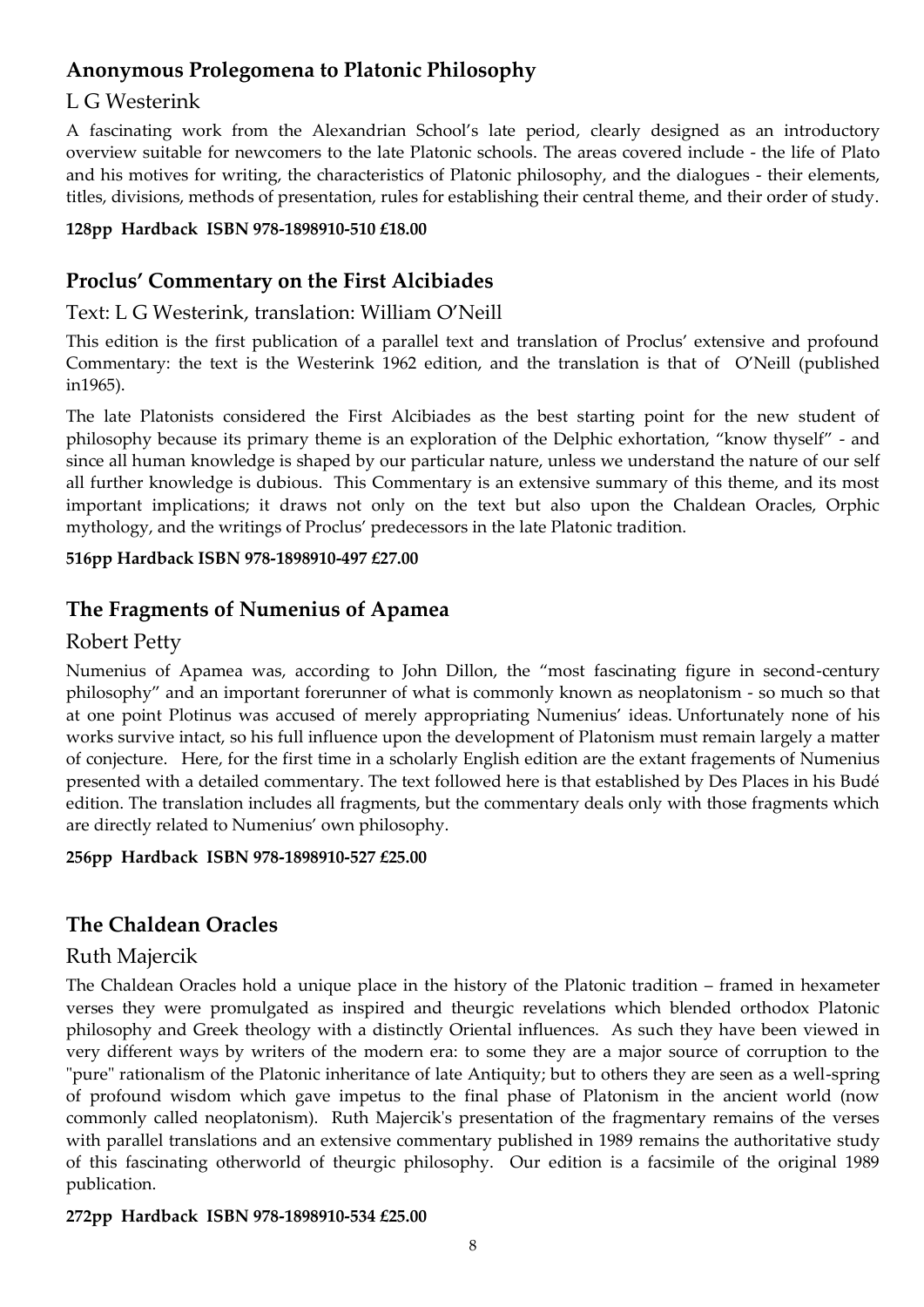# **Students' Edition Series**

*Introducing the Platonic tradition*

*The Prometheus Trust's Students' Edition Series is a paperback series designed to introduce readers to the Platonic tradition, presenting key concepts and dialogues with useful commentary from the writers of late antiquity, explanatory notes and articles. The Trust plans to expand the Series over the coming years: editions of the Phaedrus and the Phaedo are in preparation.* 

## *The Symposium of Plato*

#### **(2nd Edition) 200pp, paperback ISBN 978-1898910-978 £9.95**

This dialogue is one of the literary masterpieces of the world and a philosophic treatise which has few equals. In this translation by Floyer Sydenham and extensively revised by Thomas Taylor the profundities of Plato's mystical system are faithfully transmitted to the reader. The student will find a treasury of notes concerning the background to the dialogue as well as the mystical symbolism hidden within it. No translator so deeply imbibed the spirit of Plato as did Thomas Taylor, and his beautiful *Poetical Paraphrase of Diotima's Speech* is included here. Plotinus' Ennead (III, 5) *On Love*, translated by Stephen Mackenna is included, as are four modern essays which it is hoped will throw further light upon this all important dialogue: Tim Addey contributes *Diotima's Continuum of Love*, *The Place of the Symposium in the Writings of Plato*, and *Socrates the Lover*, while Guy Wyndham-Jones contributes *The Beauty of Truth*.

## *Know Thyself - Plato's First Alcibiades & Commentary*

#### **(2nd Edition) 170pp paperback ISBN 978-1898910-961 £9.95**

Plato's *First Alcibiades* was the recognised introduction to the dialogues of Plato in late antiquity, because it addresses the important question of the nature of the self. Only by discovering this can we understand the perspective from which to view the rest of reality. Approximate Stephanus pagination accompanies the text. Added in the form of additional notes and an introduction is much of Proclus' Commentary which reveals to the thoughtful student the depths of this important dialogue, its universal form, and its living heart - which is the quickening of the soul by the touch of divine vision. Plotinus' treatise On the Descent of the Soul (Ennead IV, viii) is also added. Three modern essays, written with the newcomer in mind, accompany the text and commentary: *A Survey of the Soul* and *Socrates as the Symbolic Daemon of the Alcibiades* by Tim Addey, and *Possibilities of Self* by Guy Wyndham-Jones.

## *Beyond The Shadows – The Metaphysics of the Platonic Tradition*

#### **Tim Addey & Guy Wyndham-Jones**

#### **(2nd Edition) 182pp paperback ISBN 978-1898910-954 £9.95**

This volume presents an outline of the metaphysics of the Platonic tradition which the authors hold as having its roots in the mythic writings of Homer and Hesiod, having been developed through the Pythagorean and Orphic schools, scientifically unfolded by Plato, and receiving its finest written flowering in late antiquity in the works of Plotinus, Iamblichus, Proclus and many others.

The book is divided into two sections: in the first, introduced by Guy Wyndham-Jones, extracts from the works of ancient philosophers concerning The One and the Gods unfold the divine summit of Platonic metaphysics. This section especially demands more than ordinary study: each piece acts as a starting point for the deepest meditation, and calls upon the readers' deepest faculties. As the introduction of this section says, 'The Platonic panorama describes, as far as is humanly possible, the universal order of all things, beginning with that which is most simple and beyond all definition, through the generations of all beings, and terminating in the indefiniteness of matter and space. '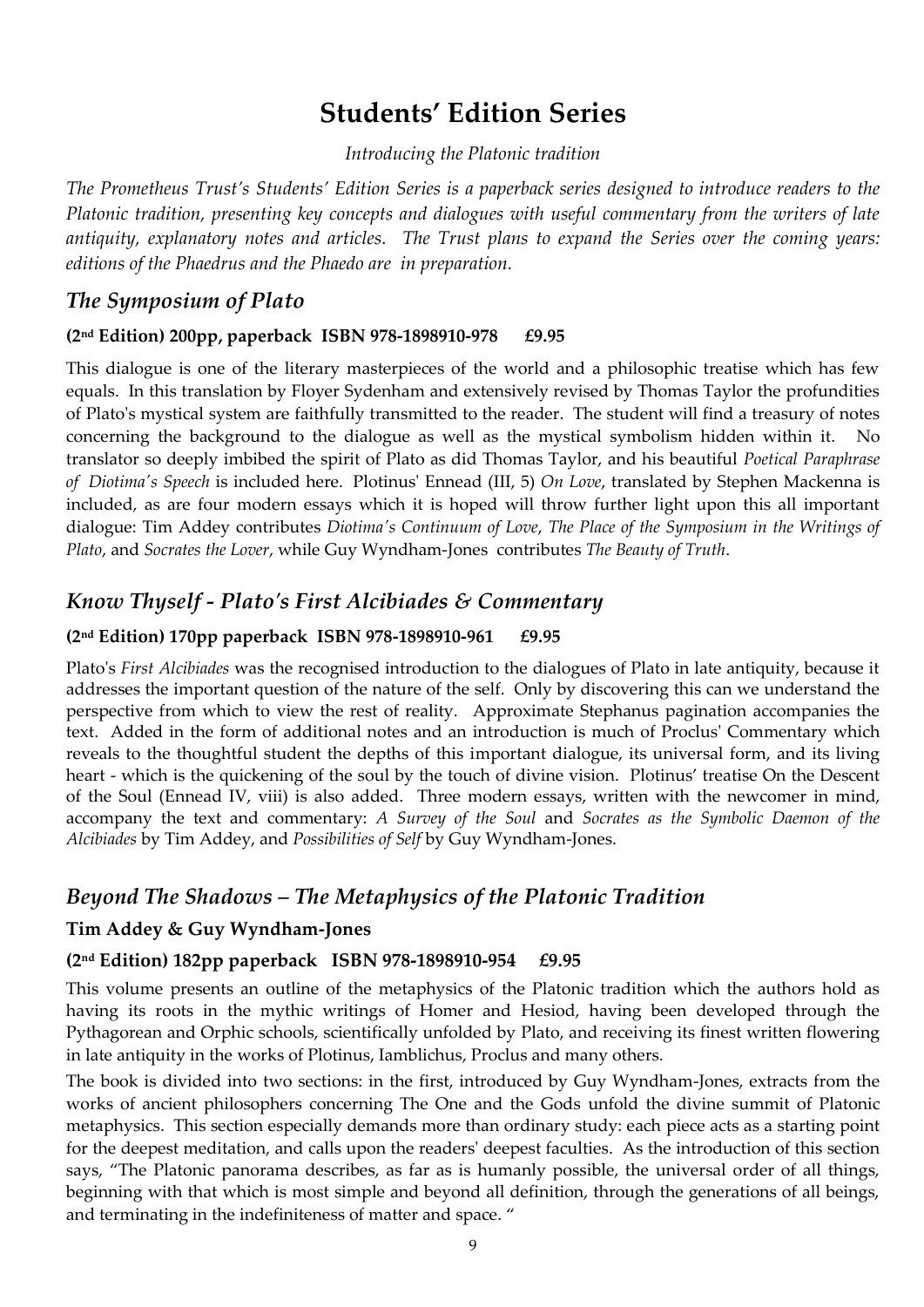The second section, by Tim Addey, aims to give the new student a framework from which to begin the serious study of the subject. It shows how the orthodox understanding of Plato, based on the division of reality into abstract form and material manifestation is inadequate for the proper understanding of the tradition. Instead a more subtle six-fold division of the universe is delineated as the way in which the divine sources of the universe unfold in progressive stages to the furthest extremity of things. It explains how the universe is understood in this tradition to be a single entity, which not only proceeds outwards in an ordered way, but also returns to its source in a similar manner.

A Glossary of Platonic terms, and a short extract from Proclus' Elements of Theology are added to complete the book.

# *The Unfolding Wings – The Way of Perfection in the Platonic Tradition*

#### **Tim Addey**

#### **(2nd Edition) 186pp paperback ISBN 978-1898910-947 £9.95**

The ancient philosophic tradition of Pythagoras, Plato, Plotinus, Proclus and many others was a living yoga of enlightenment. This book attempts to present to both the newcomer and those who have already studied aspects of the tradition the means for pursuing its truth and beauty as a way of perfection.

The author uses a wide range of extracts from the sages of true philosophy to illustrate the many aspects of the path: chapters on Dialectic Meditation, Contemplation, Theurgy, Initiation, the Guardian Daemon, Mythology, Virtue and Love demonstrate the richness hidden within this long-neglected yoga of the ancient west.

The book offers to the reader a starting point for a lifelong discipline which leads to the discovery within his or her own soul of the most profound wisdom, the broadest understanding of the self and the cosmos, the highest happiness, and, ultimately, a friendship with divinity. It does not, however, suggest any shortcuts - as Plato wrote in this Seventh Epistle: "For a thing of this kind cannot be expressed by words like other disciplines, but *by long familiarity, and living in conjunction with the thing itself, a light as it were leaping from a fire will on a sudden be enkindled in the soul, and there itself nourish itself*."

## *The Sophist*

#### **170pp, paperback ISBN 978-1898910-930 £9.95**

Plato's dialogue of the *Sophist* explores important areas of metaphysics – the nature of being and non-being, for example – and dialectic. Added to the dialogue are explanatory essays by Tim Addey and Guy Wyndham-Jones and passages from the writings of Proclus and Thomas Taylor.

## *The Meno*

#### **170pp paperback ISBN 978-1898910-923 £9.95**

Plato's dialogue of the *Meno* with notes and additional explanatory essays from Tim Addey and Guy Wyndham-Jones. The *Meno* not only investigates the nature of virtue, but offers remarkable insights into the nature of learning – which Socrates shows to be recollection – and the importance of definition in the art of philosophy. This translation is by Floyer Sydenham with Thomas Taylor's amendments and edits.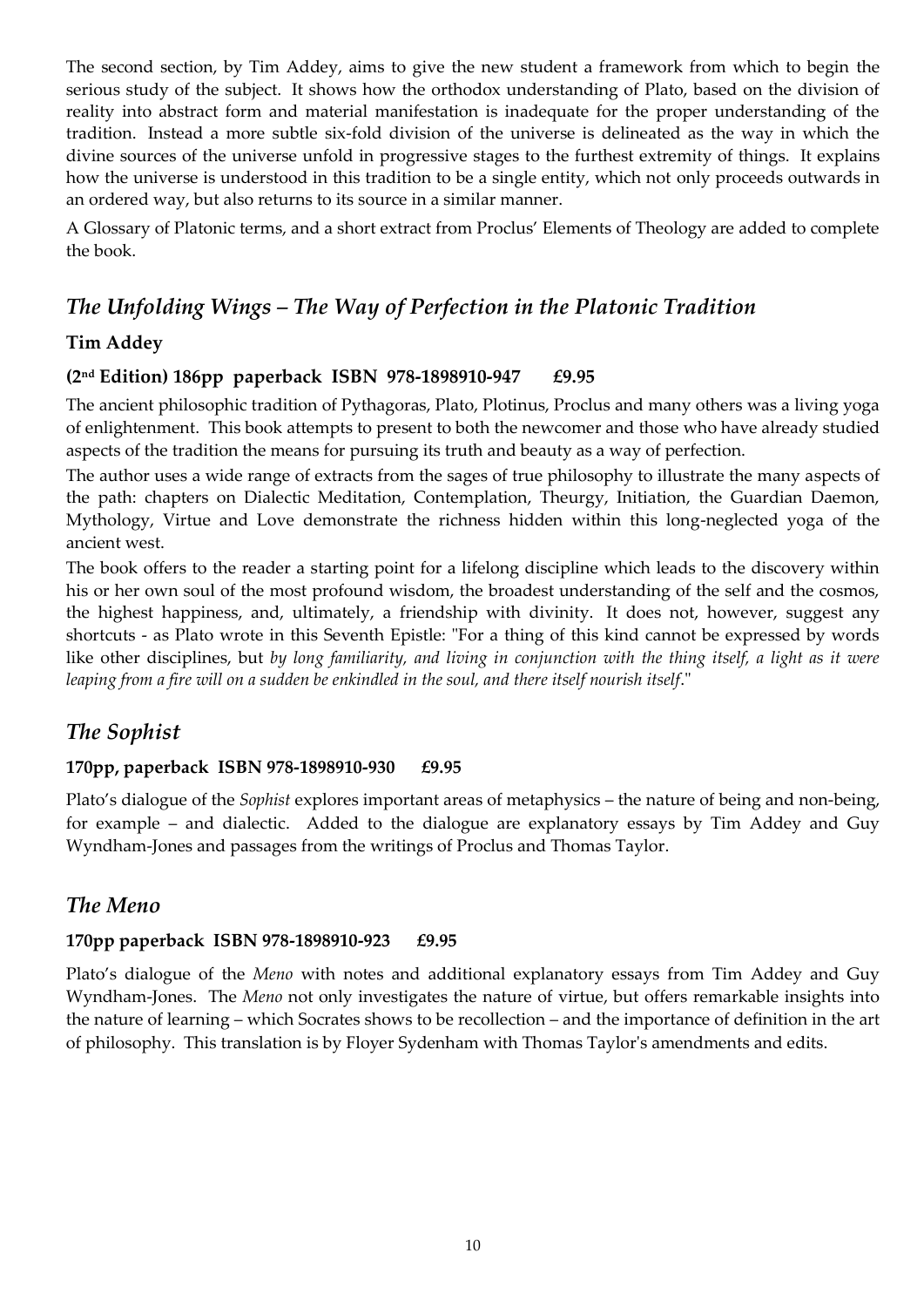# **Further books available from the Prometheus Trust**

*Making the philosophy of the Platonic tradition open and accessible to today's thinkers*

# **Philosophy as a Rite of Rebirth – From Ancient Egypt to Neoplatonism**

## **Algis Uždavinys**

#### **368 pp hardback, ISBN 978-1898910-350 £20**

*Philosophy as a Rite of Rebirth* challenges our understanding of philosophy - indeed it challenges many centuries of assumptions which have reduced othodox philosophy to a shadow of its original. Algis Uždavinys returns to the very roots of philosophy in Ancient Egypt, and shows why the Greeks revered that land of pyramids and priest-kings as the source of divine wisdom. Bringing his understanding of many great traditions of philosophy - Indian, Islamic, Greek, and others - he presents the case for considering philosophy as a human participation in a theophany, or divine drama

Casting aside the unnatural limitations of modern philosophy, as well as the grave misunderstandings of Egyptologists, radical and exciting possibilities emerge for the serious philosopher. These possibilities will certainly change our view of the universe in general, but most particularly our view of ourselves. The Rebirth of the title is one that implies an expansion of consciousness both upwards towards the divine heights of reality, and outwards to embrace the whole of creation as a living image of the gods. The exercises of philosophy thus move from the rational to the intuitive, onward to pure contemplation and, ultimately, to a god-like energy in the divine drama.

# **The Philosophy of Proclus, the Final Phase of Ancient Thought**

**Laurence J Rosán**

#### **300pp hardback ISBN 978-1898910-442 £21**

Laurence Jay Rosán's *The Philosophy of Proclus*, subtitled *The Final Phase of Ancient Thought*, has long been considered one of the finest overviews of late Platonic teaching: first published in 1949 it helped bring about a re-evaluation of Proclus and his work by modern scholars. Its clear and sympathetic approach to its subject allows the reader to follow, in the words of Rosán, "one of the most fascinating dialectics the human mind has conceived."

The philosophy of Proclus, built as it was on more than a thousand years of vigorous development by a series of profound philosophers and theologians, represents the last age in the West in which the highest human endeavours in philosophy, religion, science and art, were still united and integrated. In Proclus we find philosophy as inner discipline – a path to enlightenment – and his writings represent a fruition of a tradition which can be traced back though Iamblichus, Plotinus, Aristotle, Plato, Parmenides, Pythagoras, Homer, and, ultimately to its most ancient stirrings in Egypt. Proclus draws from ancient mystery celebrations, mythological dramas, inspired oracles, as well as from the truly scientific philosophy of Plato, in order to present to the meditative student a system at once full of truth and profoundly beautiful. To this comprehensive philosophy Rosán displays no small skill in finding a way to provide his readers with a framework for its initial consideration.

This new edition benefits from a revised bibliography kindly provided by Christoph Helmig and Sabrina Lange of Humboldt-Universität Berlin.

# **An Index to Plato - A Subject Index using Stephanus pagination 192 pp Hardback 978-1-898910-343 £11**

This subject index is an invaluable aid to the study of Plato's writings and will be of use both to those who are familiar with his works and those who are coming anew to them. The index refers to the Stephanus pagination so that it can be used with any translation that includes this standard numbering. The main part of the index is a reproduction of the one that was compiled for Jowett's 1891 Plato. A number of further entries have been added, and a small index to the Epistles of Plato (I to XII) is also included.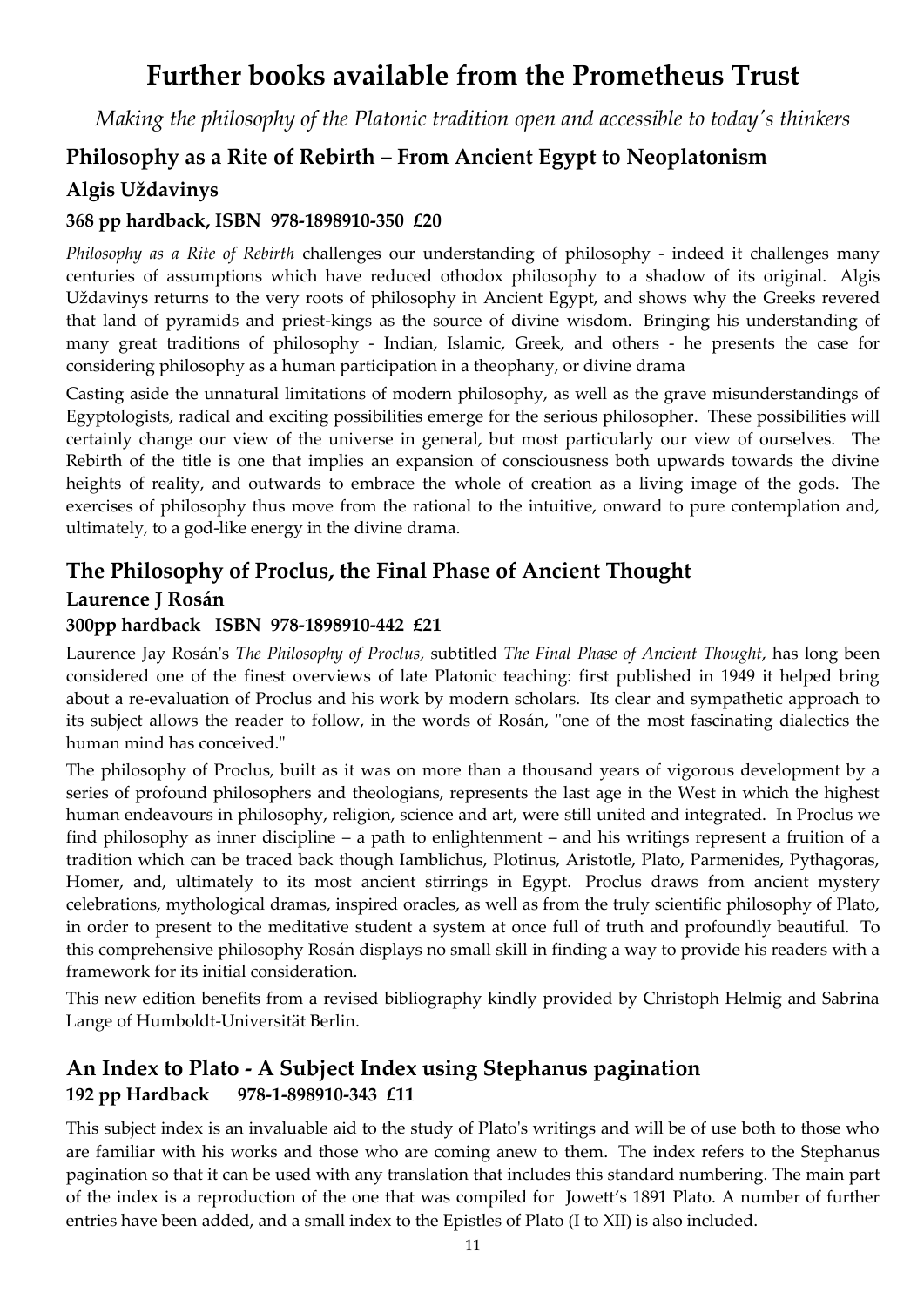# **The Seven Myths of the Soul - Tim Addey 270pp, 8 colour prints, paperbackk, ISBN 978-1898910-374 £12.95**

For more than one thousand years, the Pythagorean and Platonic philosophers of antiquity visited and revisited their primeval mythological heritage which was the living heart of their pagan religion, art and science. In earliest antiquity the inner truths of myth were held to be suitable only for those who had undergone the initiations and training of mystery cults and academies of philosophy, and were communicated in secret and guarded language; in later antiquity, circumstances forced their interpreters to become more open and commit their insights to writing. It is these writings upon which Tim Addey draws in order to present to the non-specialist reader a philosophic interpretation of the beautiful and powerful myths of the Greeks. *The Seven Myths of the Soul* is based on a passage from Damascius, the last head of Plato's Academy in Athens:

*The Soul descends into generation, after the manner of Kore; She is scattered by generation, after the manner of Dionysus ; Like Prometheus and the Titans , she is bound to body. She frees herself by exercising the strength of Heracles; Gathers herself together through the help of Apollo And the Savior Athene , by truly purifying philosophy; And she elevates herself to the causes of her being with Demeter*.

In the stories of Persephone (Kore), Dionysus, Prometheus, Heracles, Apollo, Athene and Demeter the trials, initiations and ultimate triumph of each human soul are outlined in mystical symbols. For those seeking soul wisdom this book provides the starting point for a cycle of profound meditations.

# **Platonism and the World Crisis - John M Dillon, Brendan O'Byrne, Tim Addey**

### **80pp, p/back, ISBN 978-1898910-558 £6**

Humanity faces a number of pressing problems – ecological, religious and political. In the 2006 inaugural lecture of a continuing series at the Dublin Centre for the Study of the Platonic Tradition given under the general title of 'Platonism and the World Crisis', John M Dillon put forward a number of bold and radical solutions to these problems, drawn from the Platonic tradition. This book presents an essay based on that lecture, together with two further essays – *The Urgency of Platonism: the Philosophical Background to the World Crisis* by Brendan O'Byrne, and *Towards a Philosophic Democracy* by Tim Addey. Together the three essays question the assumptions and goals of modernism, offering the reader intelligent alternatives to the seemingly unstoppable march of humanity towards the destruction of itself and its environment.

In a world in which an increasing number of thinkers are urgently looking for new solutions to emerging problems, here is evidence that the best answers have been waiting quietly for at least two and a half thousand years – waiting for us to notice the continuing relevance of the profound wisdom of the Platonic tradition.

# **Towards the Noosphere; Futures Singular and Plural**

# **John M Dillon, Stephen R L Clark**

## **80pp, p/back, ISBN 978-1898910-602 £6**

This paperback continues the explorations begun in the Prometheus Trust's small paperback *Platonism and the World Crisis*. The two essays contained in this new book address the broad question, "What is to be done?" In the first, *Towards the Noosphere*, Professor John M Dillon explores the writings of Plotinus, Origen, and Teilhard de Chardin in order to consider the nature of the universe in which we live - and from their insights to consider the goals towards which we strive. In the second, *Futures Singular and Plural*, Professor Stephen R L Clark examines further speculations upon these matters from more recent theorists writing in disciplines of philosophy, science and science fiction.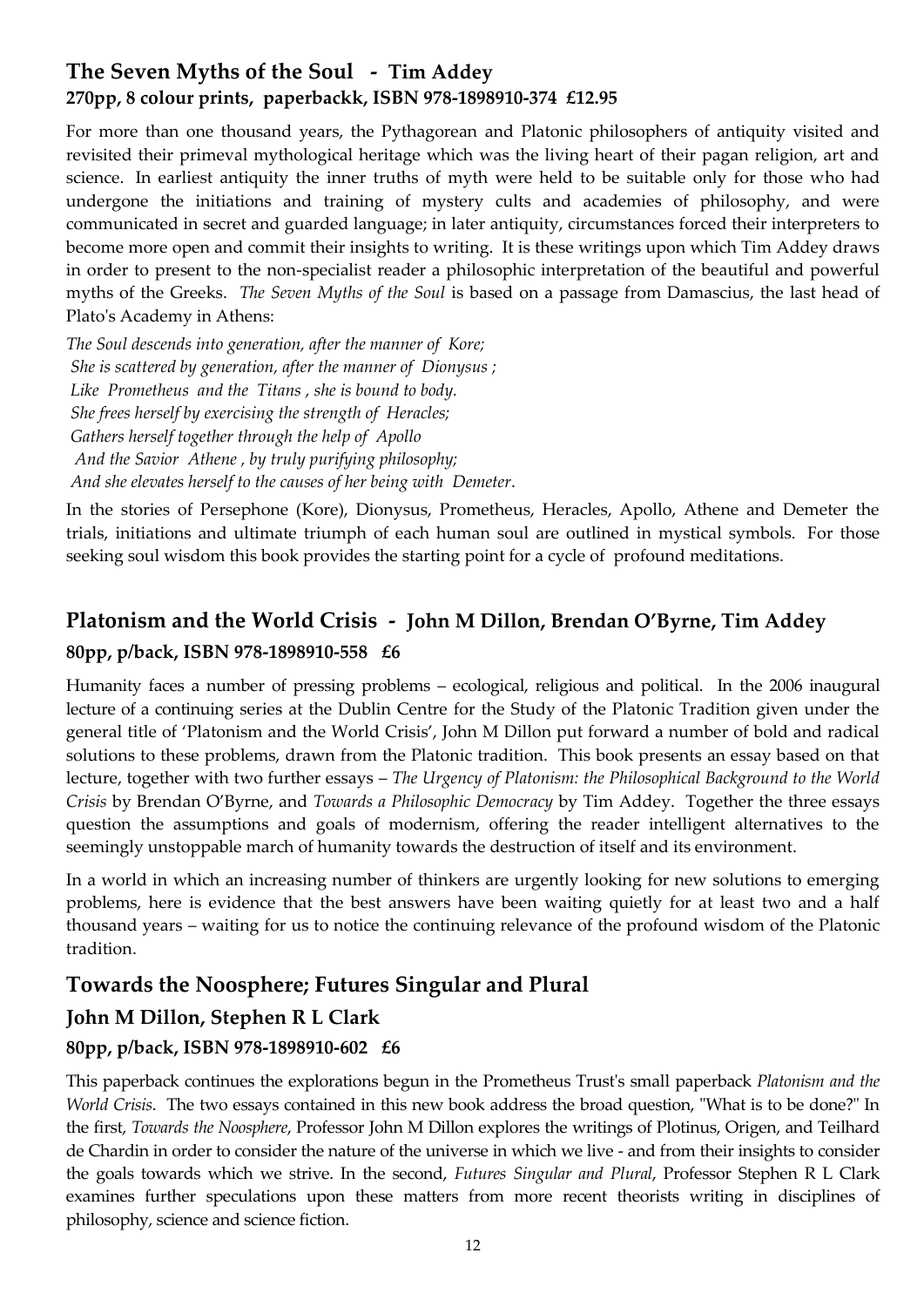# **Release Thyself: Three Philosophic Dialogues**

## **Guy Wyndham-Jones**

#### **160 pp Paperback ISBN 978-1898910-565 £10**

The Therapon, The Alphaeus, The Platon. Being a tribute to, and a celebration of, Socrates, Plato and the golden Platonic Tradition.

This volume of dialogues in the Platonic style is an offering of thanks by the author to those great heroes of the Platonic tradition who have set before the human race living images of wisdom. The dialogues are centred around Socrates and Plato, and as the author writes, "I have merely attempted to imagine certain occasions that may or may not have happened, and certain subjects of conversation that may or may not have been examined and rigorously explored."

Three dialogues - The Therapon, The Alphaeus and The Platon - are written in the Platonic style. The Therapon is an imagined exchange of ideas between Socrates and his jailer during Socrates' last night on Earth: it is sub-titled On the Nature of Ideas. The Alphaeus starts with a wealthy and self-satisfied man attacking Socrates and his philosophical ways soon after he has been charged to appear before the court of Athens - but ends with dramatic changes: it is sub-titled Concerning Human Happiness. The Platon explores what might have passed between Socrates and Plato during their last meeting together: it is subtitled On Soul.

The Platonic tradition is both old and young but the vital subjects to which it addresses itself are those of perpetual importance to rational beings such as ourselves – the nature of the human self, of the good life, of the great universe in which we find ourselves, and of its source. In these three new dialogues we find these subjects discussed in earnest: answers are offered but in such a way as to stimulate the reader's own thoughts about these matters – and this is the key to the tradition: for unless questions are genuinely thought through by the reader, any answers suggested by the author are merely another set of opinions.

# **A Casting of Light by the Platonic Tradition**

#### **Adapted by Guy Wyndham-Jones**

#### **120pp Hardback ISBN: 978-1898910-572 £12**

Sometimes it is necessary to cut back in order to strengthen life. We live in a world already saturated with the printed word, and beginning a second inundation of the electronic word: we are in danger of allowing the mind to become servant to the tongue, the pen and the keyboard. Here is a small book which hopes to reverse the tide: here is a little crystal cup dipped into the great flood of words, and in its measure of bright delight, it offers refreshment and music to the soul.

The best writers in the Platonic tradition have been sensitive to the pulse and rhythm of the universe and *The Beautiful Essence*

 Where can there be any thing beautiful, Deprived of being? And where again can essence abide, If it wants the presence of beauty? For while beauty is taken away, Essence is destroyed. On this account being itself is desirable, Because being, and beauty are the same: And the beautiful is lovely; Because it is being.

their works resonate with it: they knew the processions which emerged from the still and silent centre, and the reversions of all things back to that centre which is the Good. Above is an example, from Plotinus. The adaptor writes, "The following work illustrates the music of philosophy, to be found within the prose of the philosophers of the Platonic tradition. It is a little book of beauty and of truth; and the pieces it contains are as I heard them, while I listened to their various voices over an extended period of time. Each piece is a meditation in itself. The intention of this book is to inspire . . ."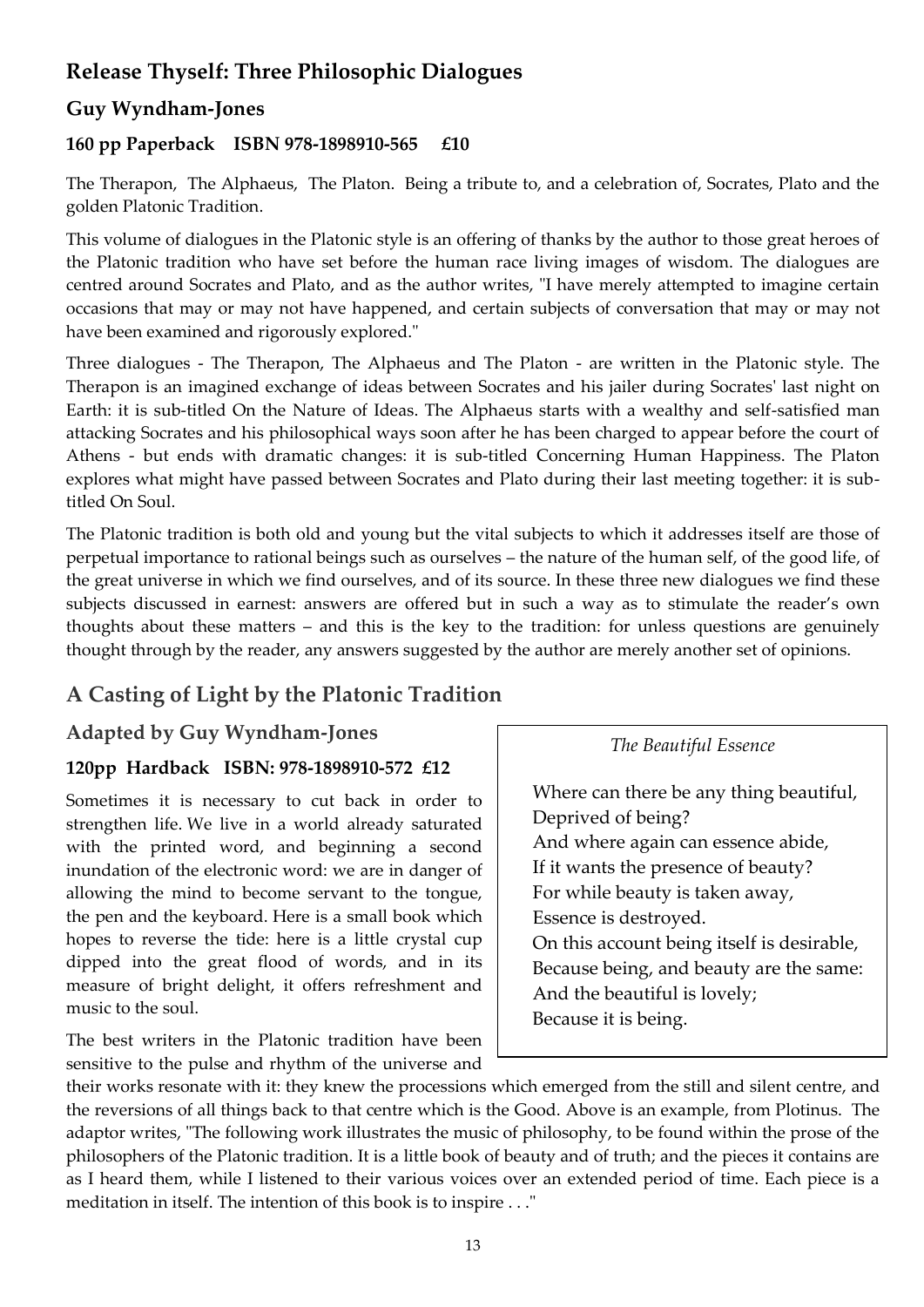# **The Song of Proclus**

# **Adapted by Guy Wyndham-Jones**

#### **128pp Hardback ISBN: 978-1898910-626 £12**

From the introduction: "The numerous offerings in this little book will present you with a flavour of both the nature and scope of the beautiful vision of this extraordinary lover of wisdom [Proclus]; and they will illustrate the music of philosophy, to be found within the prose of the philosophers of the Platonic tradition. Together they represent the Song of Proclus; and each piece is a meditation in itself."

## **The Chant of Plotinus**

### **Adapted by Guy Wyndham-Jones**

#### **128pp Hardback ISBN: 978-1898910-657 £12**

From the introduction: "My own experience, from frequent and prolonged reading of the various works of Plotinus, is that it often appears as if I am listening to a dialogue, an interior dialogue, between the man and his deepest self; but at other times it is as if he is talking directly to the soul of the reader, calmly yet firmly demanding a kind of clarity of thought and concentration which is both rare and to a certain degree unnecessary in ordinary daily life; and yet at other times it is as if

he is chanting to an audience, either present or imagined, intimate yet vast, and drawing it into a truly psychical world of profound investigation and dialectic inspection. He does not seem to write merely for the sake of necessity, but because he desires from his soul to talk with whoever is willing and ready to listen and engage with him – and I can only imagine that he wrote as he thought and as he spoke: which is one reason why his pieces are so vibrant and vital, as one is engaged with a whole soul immediately present."

# **The Music of Plato**

#### **Adapted by Guy Wyndham-Jones**

#### **128pp Hardback ISBN: 978-1898910-671 £12**

At once scientific, full of reasons, enlightening, controversial, divisive, beautiful, accurate and mystical, the words of Plato have resounded through the years, until all who look at philosophy look at Plato and all who look at Plato look at philosophy – so central has been his music to all subsequent

generations of seeking souls. The tradition he generated lives on until this day and will continue for so long as the love of wisdom inspires mankind. It is replete with golden links and precious gems, the souls of men and women imbued with such a love, like a glittering chain about the breast of the goddess, radiating such wisdom and beauty as they are truly able. It is the friend of every other tradition that places the wisdom of the good at its head; and as Philosophy is the mother, so the Platonic Tradition is one of her most beautiful offspring.

#### *Filled with Nectar*

 Every soul when on high Is conversant with sublime concerns, Governs the whole world, and ascends, Together with the presiding Gods, To the contemplation of the felicitous And most perfect energy Of truly existing being, And surveying all the forms that it contains, Is filled with the nectar which is there . . .

#### *The Cause of Union*

Soul first sees the intellect which she contains, But the vision proceeds into her, And the two become one. The Good, however, Extending itself to these, And adapting itself to the condition of both, Runs above them, And uniting the two, Imparts to them a blessed sensation And vision.

#### *Gaining Empire*

 Every king is able to do But a little with his hands, And the whole of his body, Towards the possession of empire, But much by the wisdom And strength of his soul.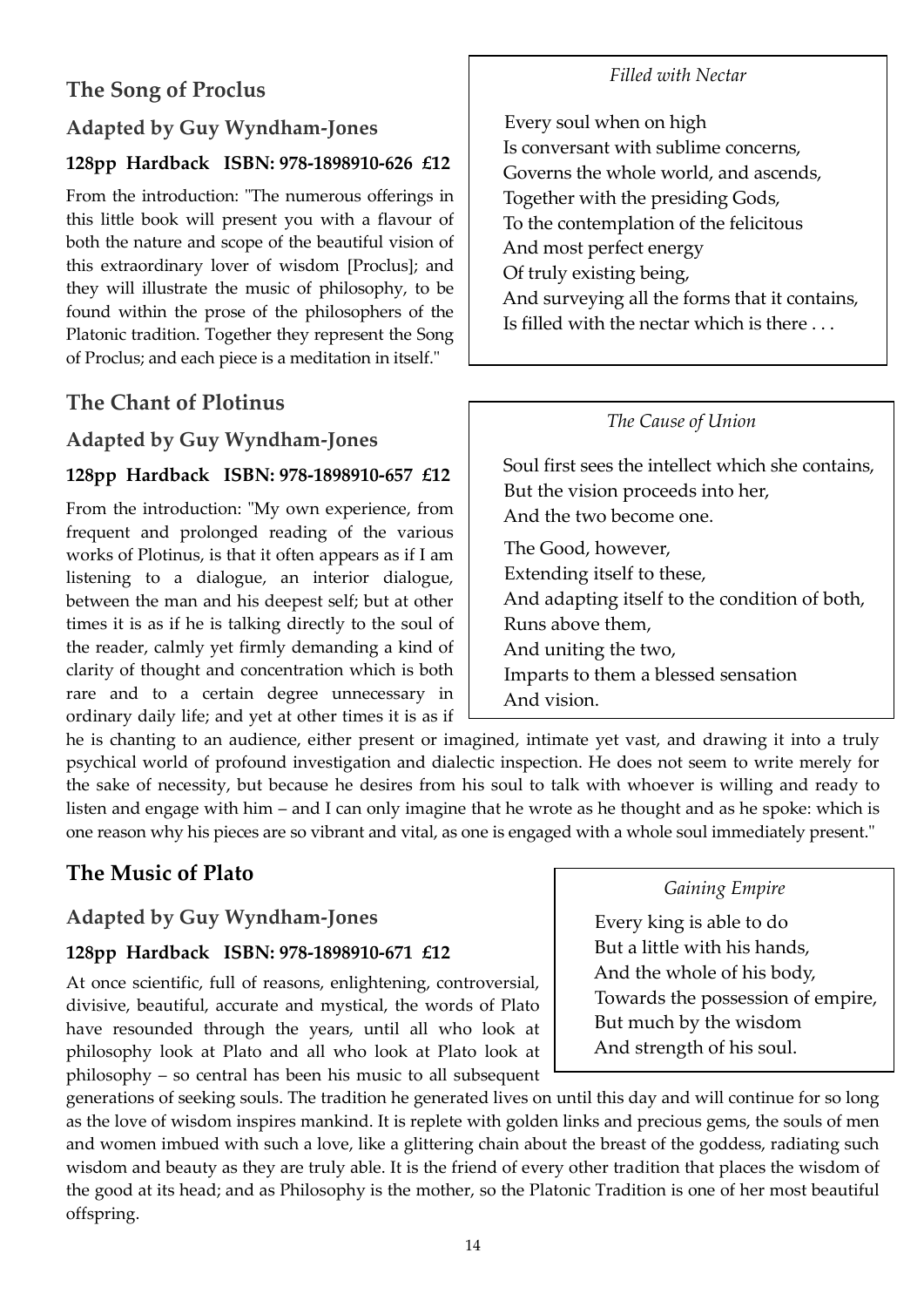# **The Hymn of Thomas Taylor****Adapted by Guy Wyndham-Jones**

#### **128pp Hardback ISBN: 978-1898910-688 £12**

Transcending the limitations of his birth, his education, his health and any desires for personal comfort, Thomas Taylor dedicated his life to the understanding and promotion of the philosophy of the Platonic tradition – for no other reason than it is of the greatest good for humanity upon this earth – and in this, he left to us such a remarkable body of work, that it is difficult to comprehend that this was the production of one man in one life; surely only enabled through inspiration and by divine allotment. Surrounded by ignorant contempt in his time

*By Night*

As Penelope, Who is the image of Philosophy, Unwove by night What she had woven by day, So Ignorance reweaves What Philosophy unweaves*.* 

 *Hence Philosophy dissolves the soul*  he ever kept his eye upon the goal, and in the fervent hope that a more enlightened posterity would appreciate, embrace and continue the work.....and I join with him in that hope and that the anticipated time is now.

# **A Flight of Souls: Invocations and Songs Edited by Guy Wyndham-Jones**

#### **160 pp Hardback ISBN 978-1898910-695 £14**

The spontaneous urge to give thanks for goods received is natural to the human condition. All the pieces in this little book, drawn from the Platonic tradition of philosophy, are genuine expressions of such thanks; and of certainty, faith, truth, belief, need, experience and love. Aesthetics alone should be put aside when considering or using these invocations and songs, as they are regarding subjects which defy commonplace modes of expression.

This book has some seventy-five devotional pieces drawn from the many centuries of philosophical experience, including passages from Homer, the Orphic Hymns, Plato, Plotinus, Iamblichus, Proclus, Thomas Taylor and several modern writers. The Platonic tradition is very much alive and Philosophy continues to sing through this tradition's years and life, for the well-being and the good of all – and so this book seeks to inspire its readers.

# **Song of the Solipsistic One Deepa Majumdar**

#### **192 pp Hardback ISBN 978-1898910-633 £16**

This anthology consists of 70 poems, on philosophical topics such as the One, The Divine Name, Cosmic Union, Cosmology, Cosmic Illusion, Afterlife, Self, Imagination, Desires, Thoughts, Body, Love, Virtue, Beauty, Time, Eternity, History, Death.

"My influences are many, but my inspiration remains the perennial, universal mystic vision of oneness. I admire greatly the depth of thought in the works of western thinkers like Plato, Plotinus, William Wordsworth, Emily Brontë and Bertrand Russell ... but my ultimate inspiration comes from the great sages and poet seers of the Indian tradition, whose highest trans-discursive experiences have shaped the basic vision of Advaita Vedanta. My work is rooted in a consistent existential- theological-metaphysical paradigm drawn from this Advaitic experience... This vision asserts that there is, in the end, only one Reality – namely God (Brahman). Inasmuch as this solitary Reality is the universal Self – a supreme objectfree Subject – it becomes the solipsistic One. When this Reality enters human history ... that is, when the Infinite appears in the guise of the finite ... it comes in the form of the Divine Incarnation or Avatara.

 In this work, I envision the Divine, poetically, as a magnificent Sun ... coiling round and round ... animated by the twin powers of contemplation and aspiration. Our human prayers and meditation rotate this flaming wheel. But the whirling Sun, in turn, attracts to itself thought lanterns from the human mind."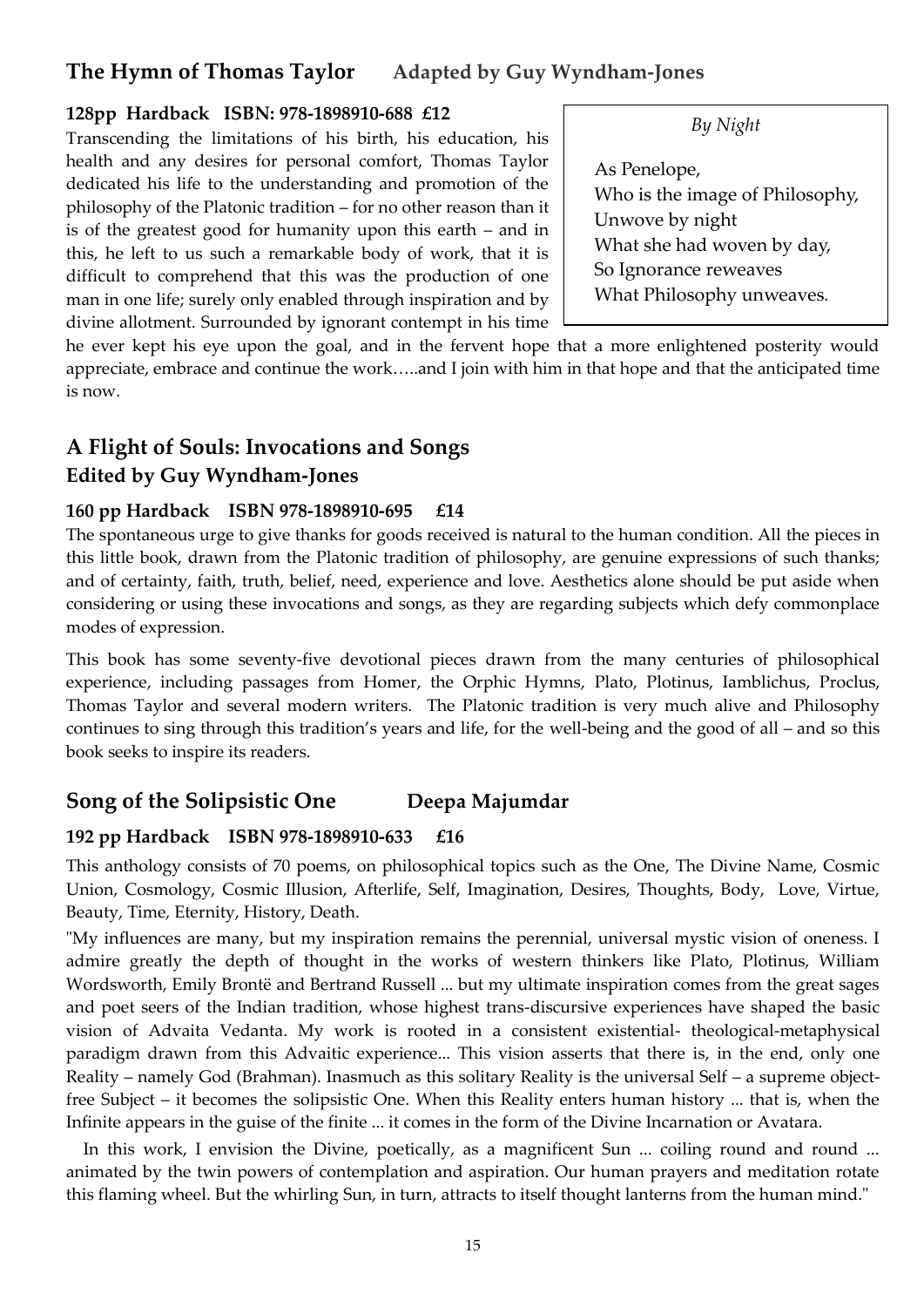# **Selections from the Prometheus Trust Conferences 2006-2010**

## **Edited by Linda H Woodward**

#### **224 pp Paperback ISBN 978-1898910-664 £12**

It is a delight to present to the reading public a selection of 14 papers presented at the first five annual conferences of the Prometheus Trust: in making our selection we have attempted to reflect the nature of these conferences which bring together academic specialists, academics stepping outside their specialism, and non-academics. The contributors are, we hope, drawn by a common love of wisdom so that each is willing to cross those mental boundaries which habit so often allows – almost unnoticed – to circumscribe our understanding, and each is willing to share the insights of their own pursuit of truth in whatever fields and down whatever paths they have chosen.

# **Deep Philosophy, Deep Ecology**

## **Edited by Mary-Ann Crumplin**

**288pp Paperback ISBN: 978-1898910-701 £12**

Contents:

Delphic Ecology - Tim Addey

The Ibis Omen - Etain Addey

Brotherhood as the Relation between Man and Nature: a comparison between St. Francis of Assisi & the Spiritual Wheel -Valeria Zanon

Plato's Conscious Universe and the Unity of Things - Stuart Dunbar

The Intelligible Intricacy of the Natural World - Ann van Ryn

An Ecstatic Naturalist Approach to the Anthropocene - Marilynn Lawrence

Navigating the Anthropocene: Insights from the Wisdom of the Corpus Hermeticum - Sally Jeanrenaud & Jean-Paul Jeanrenaud

How Lockean Influence May Contribute to an Ecological Ethos - Paul Fagan

Thinking Ecologically: a post-Enlightenment perspective - Eccy de Jonge

Returning to Wonder - Mary-Ann Crumplin

Do the Deepest Roots of a Future Ecological Civilization Lie in Chinese Soil? - Freya Mathews

The Relation of Crisis to Constant Order - Robert Bolton

Graveyard, incubator or something much stranger? Blind World or Multiworlds versus Deep Ecology and Neoplatonism - Kevin Corrigan

# **The Collected Works of Thomas Moore Johnson: The Great American Platonist 432 pp Hardback ISBN 978-1898910-824 £18**

Thomas Moore Johnson (1851-1919) can rightly be said to be a great American Platonist: he was one of a number of men and women of that period who sought to promulgate the philosophy of the Platonic tradition as a spiritual and intellectual discipline. Had not the tide of rationalist and sceptical thinking run so strongly in the last one hundred years, Johnson – along with his fellow philosophers such as Hiram K Jones, William Torrey Harris and Bronson Alcott – would today be recognised as a great contributor to the cause of true philosophy in the modern west. Johnson edited two journals, *The Platonist* and *Bibliotheca Platonica*, between 1880 and 1890, as well as publishing three books in the following years.

Contents:

Iamblichus' Exhortation to Philosophy (or Protrepticus) \*\* Fragments from the Epistles of Iamblichus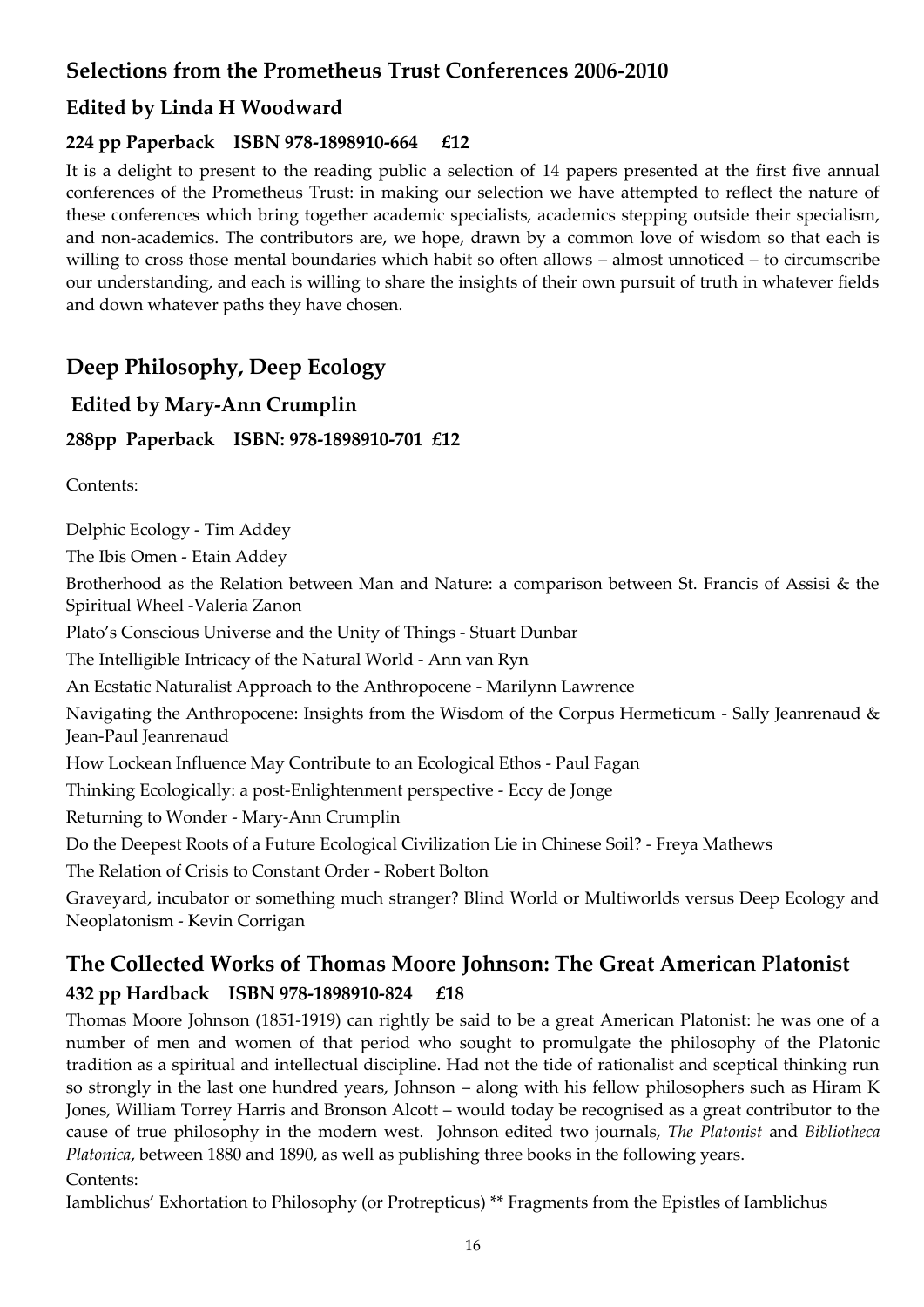Proclus' Elements of Theology (or Metaphysics) \*\* Fragments of Ammonias Saccas Proclus on the Chaldean Oracles \*\* Two Hymns of Synesius

- 
- 

Six treatises from Plotinus' Enneads:-

On the Nature of Living Itself & on the Nature of Man I, I \*\* On the Essence of the Soul (1) IV, i

On the Essence of the Soul (2) IV, ii  $\star$  the Descent into Body IV, viii

Intelligibles not external to Mind, and on the Good V, v \*\* Diverse Cogitations III, ix

Original Writings:- Plato's Basic Concepts; \*\* Plato and his Writings; \*\*The Platonic Theory of Education; \*\* Plato and his Philosophy; \*\* Three Fundamental Ideas of the Human Mind

# **The Orphic Poems M L West**

## **308pp Hardback ISBN 978-1898910-848 £25.00**

Recent archaeological discoveries together with modern explorations of the continuing power of myth to convey profound insights into theological, human and cosmological matters have combined to encourage a significant growth in general and scholarly interest in Orphic texts. An important influence on Plato and the Platonic tradition, the Orphic myths speak of the mysteries of the unfolding universe and the journeyings of the soul within its coils.

Martin West's *Orphic Poems,* first published in 1983, continues to be regarded as essential reading for those engaged in Orphic Studies. One reviewer summarized it with these words, "This literary history of Orphic poetry represents a pioneering achievement, and is unlikely to be bettered until new textual evidence comes to light." Martin West (1937 - 2015) was one of the leading scholars of his generation – his work focused upon archaic and classical Greek poetry, but to this area of learning he brought a breadth of understanding which drew upon many cultures of the ancient world. An obituary in the *Independent*  enthused, "Martin West's achievements stagger every classicist – but he himself was not staggered. He worked on, matter-of-factly, producing endless illuminating books. . . His mode of scholarship displayed an impressive straightforwardness and cohesion. It did not claim to cover all aspects of Greek literature that matter; but his whole approach, monumentally realised, will lastingly challenge and enlighten classicists. That approach is as important as the individual discoveries, which can scarcely be numbered."

# **Metaphysical Patterns in Platonism**

# **– Ancient, Medieval, Renaissance and Modern Times**

# **Edited by John F Finamore and Robert M Berchman**

# **256 pp Paperback ISBN 978-1898910-831 £12**

This anthology of 18 essays by scholars from around the world is published in association with the International Society for Neoplatonic Studes: it contains many of the papers presented in their 2005 annual conference. Contents:

The Platonic Tripartite Soul and the Platonism of Galen's on the Doctrines of Hippocrates and Plato - *John F. Finamore*; Who Thought the Stars are Causes? The Astrological Doctrine Criticized by Plotinus - *Marilynn Lawrence*;

The Transcendence of Sophia in Plotinus' Treatise On Intelligible Beauty - *Daniele Bertini;*

The Good's Beauty is Above Beauty: Plotinus' Argument In Ennead VI.7- *Martin Achard;*

Plotinus On The Being of The One - *John Bussanich*;

Consulting the Oracle: The Mantic Art and its Causation in Iamblichus' De Mysteriis - *Crystal Addey;* 

Astrology as Divination: Iamblichean Theory and its Contemporary Practice - *Gregory Shaw*;

The Roles of Apollo & Dionysus in Nietzsche's Birth of Tragedy and in the Emperor Julian's Theology - *Jay Bregman*; Augustine, Proust and the Rhetoric of Time and Creation - *Burcht Pranger*;

Monophysitism and the Evolution of Theological Discourse in Christian Neoplatonism - *Edward Moore;*

Eriugena, Emerson and the Poetics of Universal Nature - *Willemien Otten*;

Marsilio Ficino's Platonism on Human-Divine Kinship and Assimilation - *Mary Lenzi;* 

The Place of the Universe: Science and Platonism in Copernicus' De Revolutionibus - *Gina Zavota*;

Mapping Knowledge & Consciousness of Being: Categories as Transcendentals in Plotinus & Hegel - *Robert M. Berchman;* Critique and Rescue: On Adorno's Diagnosis of Aristotle's Metaphysics - *Russell Ford;*

Wincenty Lutoslawski Platonic Studies: Plato as an Inspiration for Polish Messianism - *Tomas Mróz*;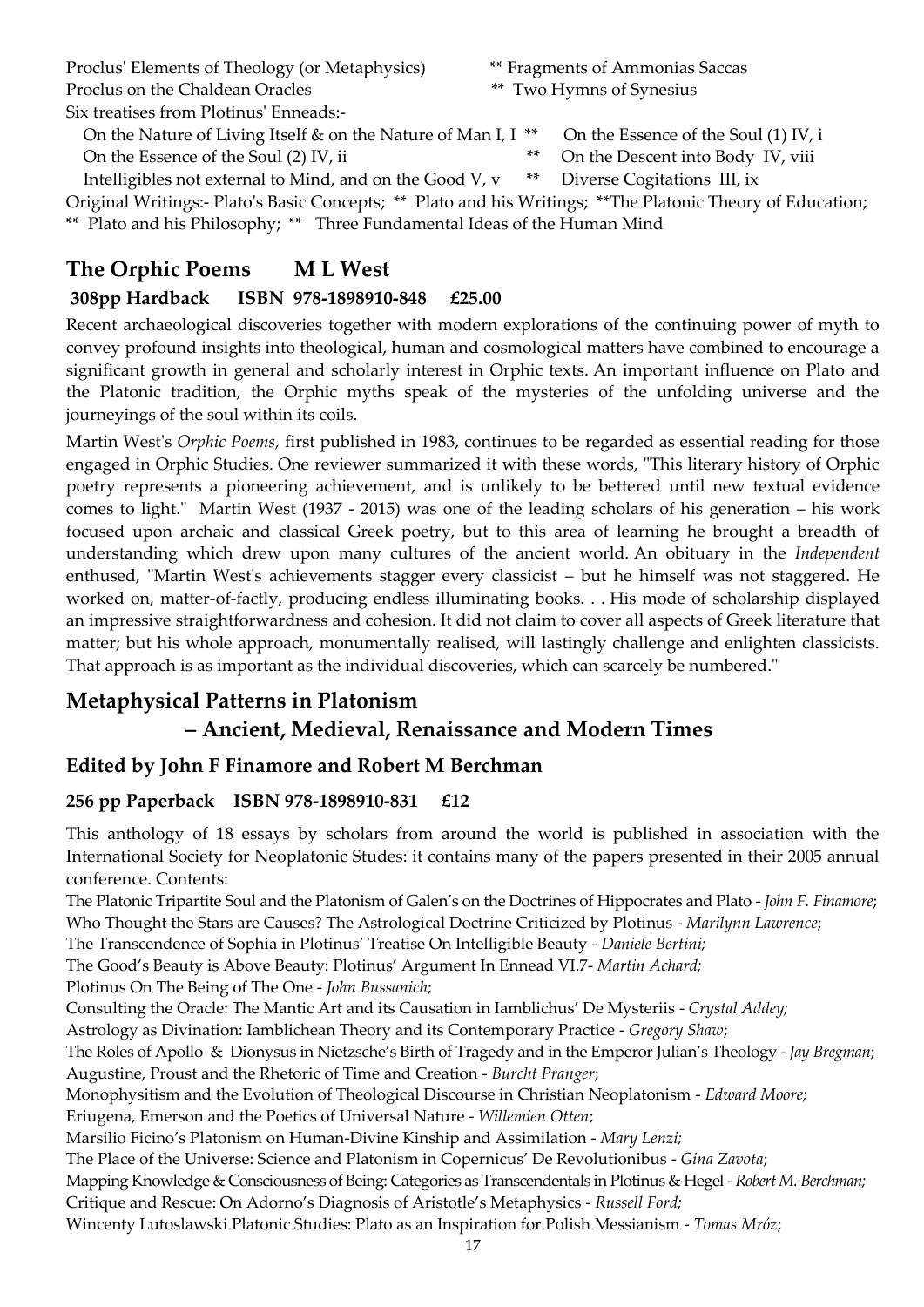The Primordial Tradition of the World's Religions and the Reconstruction of Neoplatonic Metaphysics - *Atsushi Sumi.*

# **Platonic Traditions in American Thought**

# **Edited by Jay A Bregman and Melanie B Mineo**

## **368pp Paperback ISBN: 978-1898910-855 £15**

This anthology of 17 essays by scholars from around the world is published in association with the International Society for Neoplatonic Studes: it contains many of the papers presented in their 1999 annual conference. Contents:

Socratic Virtue as Divine Dunamis in the Meno and Theages - *Melanie A. B. Mineo* The Cyclical Argument as Plato's Summoner - *Miriam Byrd* Enneads III.8 (30) and V.8 (31) as a Positive Dialogue with Gnostics - *Michael McArthur* Consolation Within the Limits of Philosophy Alone - *Lawrence Masek* The Neoplatonic and the Gothic: A Walk through Amiens Cathedral - *Gina Zavota* The Unseen Site of Plato's Biography - *David Justin Hodge* A. Bronson Alcott's Transcendental Neoplatonism and the Concord Summer School - *Jay Bregman* Huckleberries, Thoreau, and Platonism - *Daniel Dombrowski* The Platonism of Lawren Harris - *Frederic M. Schroeder* Facing the Beasts: Platonic Ideas in Charles Williams' The Place of the Lion - *David Westlake* Plotinus and Kant on Beauty - *Robert M. Berchman* Peirce and Plato - *Kenneth Laine Ketner* Josiah Royce and Plotinus Neoplatonism - *Frank Oppenheim, S. J.* Dewey as a Reconstructed Platonist - *Michael Eldridge* The Affinities Between Dewey's Pragmatism and Plotinian Philosophy - *Thomas Mether* The Platonic Eliade - *Douglas Allen* Proclus' Theories of Motion and Twentieth-Century Physics - *Emilie Kutash*

# **Platonic Inquiries**

# **Edited by Claudia D'Amico, John F Finamore and Natalia Strok**

## **400 pp Paperback ISBN: 978-1898910-862 £15**

This anthology of 24 essays by scholars from around the world is published in association with the International Society for Neoplatonic Studes: it contains many of the papers presented in their 2015 annual conference. Contents:

The Platonic origins of the Axiochus and the contribution of its author to the Socratic theme - *Menahem Luz•* Rhea - Hecate. The Triple Expansion of Life - *Graciela Ritacco*

Plotinus, and the tripartition of the soul in Plato: Anger as an example - *Luc Brisson*

Theoria, Theorema Theorein: on the Vocabulary, Style, and Content of Plotinus *Enn.* III. 8 [30] - *Jose Baracat* The Gnostic Background of Plotinus' Theory of Generative Contemplation - *Zeke Mazur*

Contemplation and form in Plotinus: continuity or overcoming Greek thought? - *Fernando Martin De Blassi* The Value of the Soul's Descent - *Edward Halper*

Cosmic Order and Evil: The Concept of Providence in Plotinus and St. Augustine - *Maurizio Di Silva* The Issue of Divine Filiality in the *Commentary on the Gospel of John*: Doctrinal Comparisons between Heracleon, Origen and Plotinus - *Patricia Andrea Ciner*

The Depth-*bathos* of the Gnostics and Porphyry - *Juan Bautista Garcia Bazan•*

Porphyry's Extension and Restriction of Plato's Views on Justice - *Hyun Hochsman*

The Pure Human Soul in Iamblichus: Divine or Angelic? - *Julio Cesar Moreira*

The 'Second Trace of Life': Hermias and the Irrational Soul - J*ohn Finamore*

Teaching and learning in Marinus - *Mathilde Cambron-Goulet*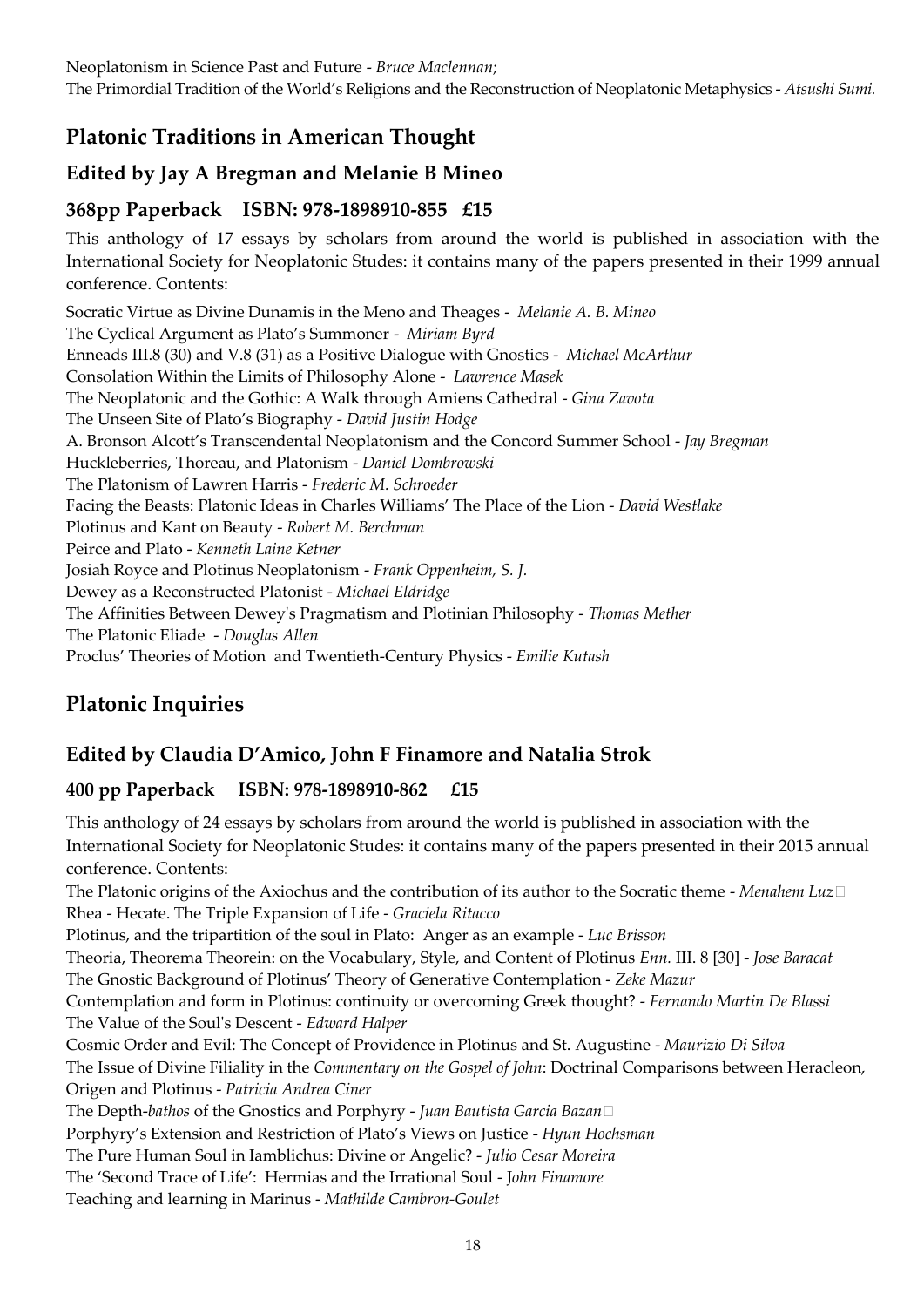Hierarchy of beings and the Neo-platonic tetrad *Goodness,Being*,*Life*, *Mind* in Byzantine Platonism - *Dimitry Biriukov*

*Negligence* as the Cause of the Fall of Souls in Origen and its Reinterpretation by Evagrius Ponticus - *Ruben Pereto Rivas*

Approach to the Sources of the Cusan Notions of Oneness, Identity, and Coincidence - *Claudia D'Amico* Nicholas of Cusa (1401-1431) on the Role of Faith in the Human Mind's Return to God - *Paula Pico Estrada* Marsilio Ficino's teachings on the Platonic notion of inspiration: A brief survey for understanding the depiction of artists as divinely inspired lovers of Beauty - *Juan Pablo Maggiotti•*

Florentine Neoplatonism a Philosophical Movement? - *Teresa Rodriguez*

Newton and the Neoplatonic offensive against Cartesianism - *Rodolfo E. Fazio*

Thinking on Thinking: Ultimate Presuppositions in Plotinus and Leibniz - Robert Berchman

Plato in Weimar. Plato's Ideal State and the Weimar Republic: The impossibility of creating the Perfect state *- Ubaldo Villani-Lubelli*•

Notes on Abandon: excerpts from a diary of studies on the concept of Gelassenheit *- Luiz Fernando Fontes-Teixeira*

# **Platonic Pathways - Selected Papers from the Fourteenth Annual Conference of the International Society for Neoplatonic Studies**

# **Edited by John F Finamore and Danielle A. Layne**

## **304pp Paperback ISBN: 978-1898910-879 £14**

This anthology of 16 essays by scholars from around the world is published in association with the International Society for Neoplatonic Studes: it contains many of the papers presented in their 2016 annual conference. Contents:

The Significance of Initiation Rituals in Plato's Meno - Michael Romero Plato's Timaean Psychology - John Finamore The Creative Thinker: A New Reading of Numenius fr. 16.10-12 - Joshua Langseth First Philosophy, Abstract Objects, and Divine Aseity: Aristotle and Plotinus - Robert M. Berchman

Plotinus on philia and its Empedoclean origin - Giannis Stamatellos

In What Sense Does the One Exist? Existence and Hypostasis in Plotinus - Michael Wiitala and Paul DiRado

A Double-Edged Sword: Porphyry on the Perils and Profits of Demonological Inquiry - Seamus O'Neill

Alienation and Divinization: Iamblichus' Theurgic Vision - Gregory Shaw

Iamblichus' method for creating Theurgic Sacrifice - Sam Webster

The Understanding of Time and Eternity in the polemic between Eunomius, Basil the Great and Gregory of Nyssa - Tomasz Stępień

Tension in the soul: A Stoic/Platonic concept in Plutarch, Proclus, and Simplicius - Marilynn Lawrence

Peritrope in Damascius as the Apparatus of Speculative Ontology - Tyler Tritten

Mysticism, Apocalypticism, and Platonism - Ilaria Ramelli

Philosophy and Commentary: Evaluating Simplicius on the Presocratics - Bethany Parsons

From Embryo to Saint: a Thomist Account of Being Human - Melissa Rovig Vanden Bout

From the Neoplatonizing Christian Gnosticism of Philip K. Dick to the Neoplatonizing Hermetic Gnosticism of Ralph Waldo Emerson - Jay Bregman